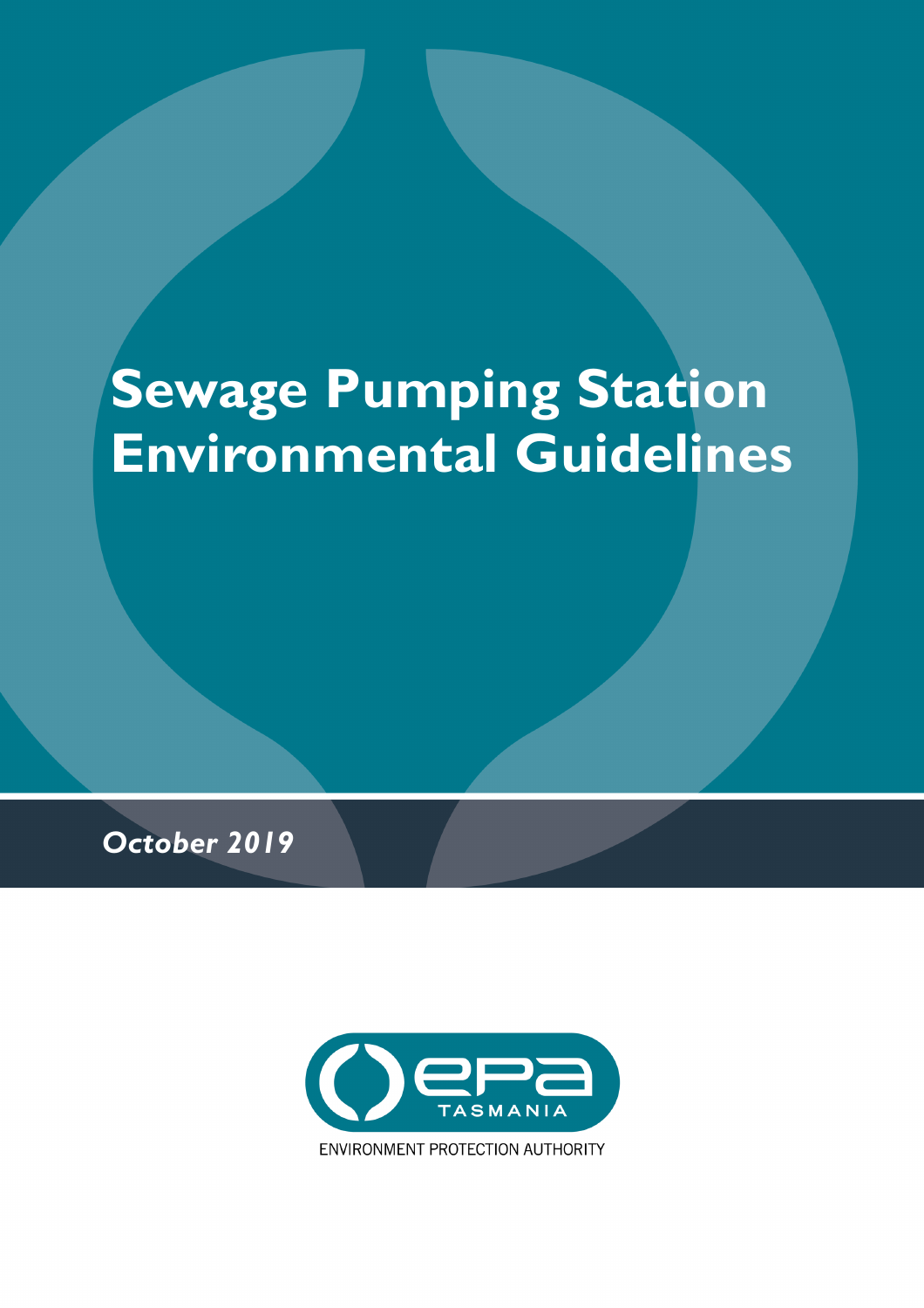**Note:** This document was updated in February 2021 as follows:

Item 4.3 has been updated to reflect the enactment of the *Environmental Management and Pollution Control (Waste Management) Regulations 2020*.

Table 6.2 and Section 9 have been updated to reference the 2019 version of the Australian Shellfish Quality Assurance Program Operations Manual.

All other content remains unchanged from the date of original publishing.

#### **Publishing Information**

#### **Citation:**

Environment Protection Authority (2019) *Sewage Pumping Station Environmental Guidelines*, Environment Protection Authority, Hobart, Tasmania.

#### **Date:**

October, 2019

#### **Enquiries:**

EPA Tasmania Department of Primary Industries, Parks, Water and Environment GPO Box 1550 Hobart, Tasmania 7001 Telephone: (03) 6165 4599 Email: Enquiries@epa.tas.gov.au Web: www.epa.tas.gov.au

#### **Copyright:**

© The Crown of Tasmania

#### **Disclaimer:**

The information provided in this document is provided in good faith. The Crown, its officers, employees and agents do not accept liability however arising, including liability for negligence, for any loss resulting from the use of or reliance upon the information in this document and/or reliance on its availability at any time.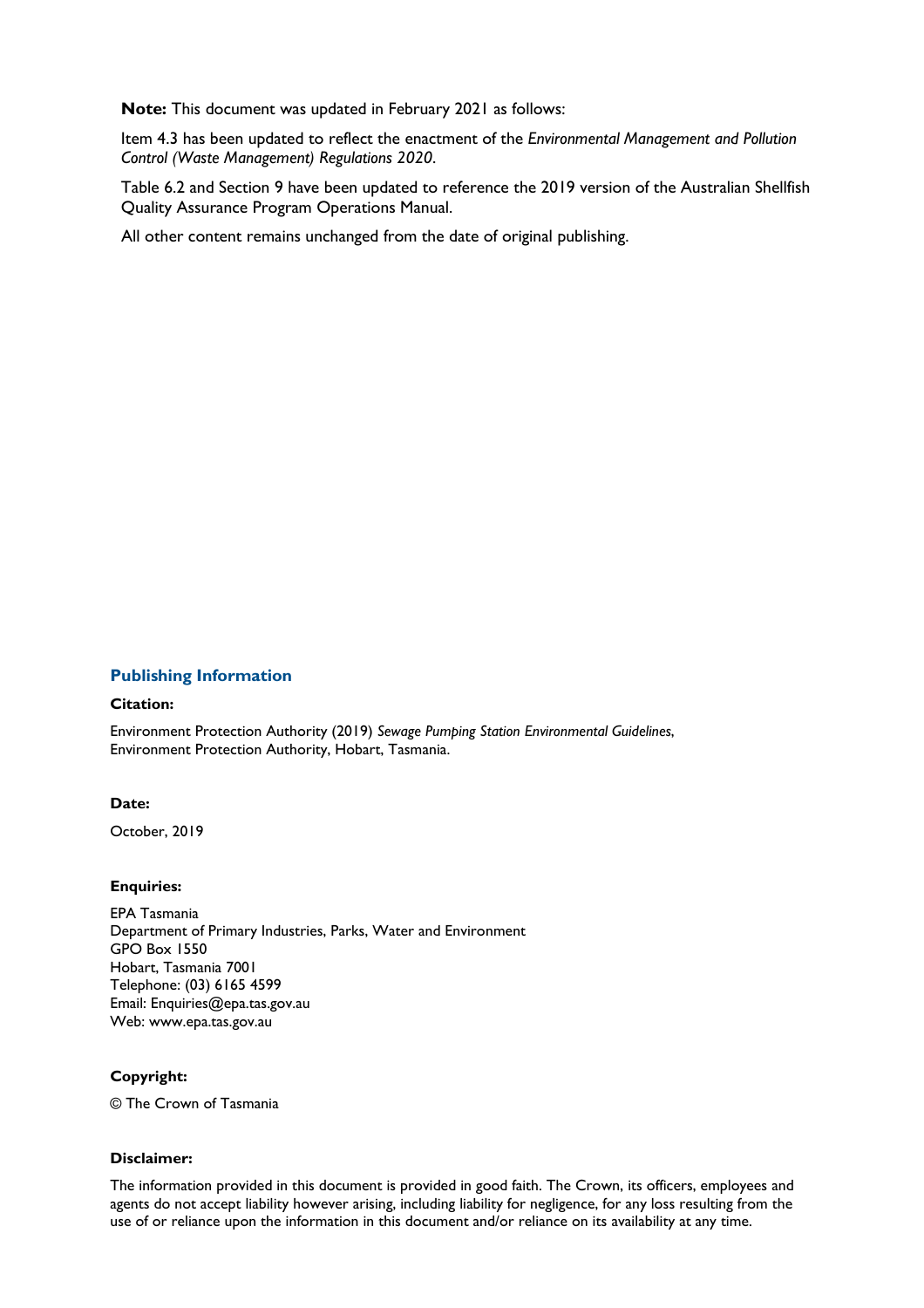# **Contents**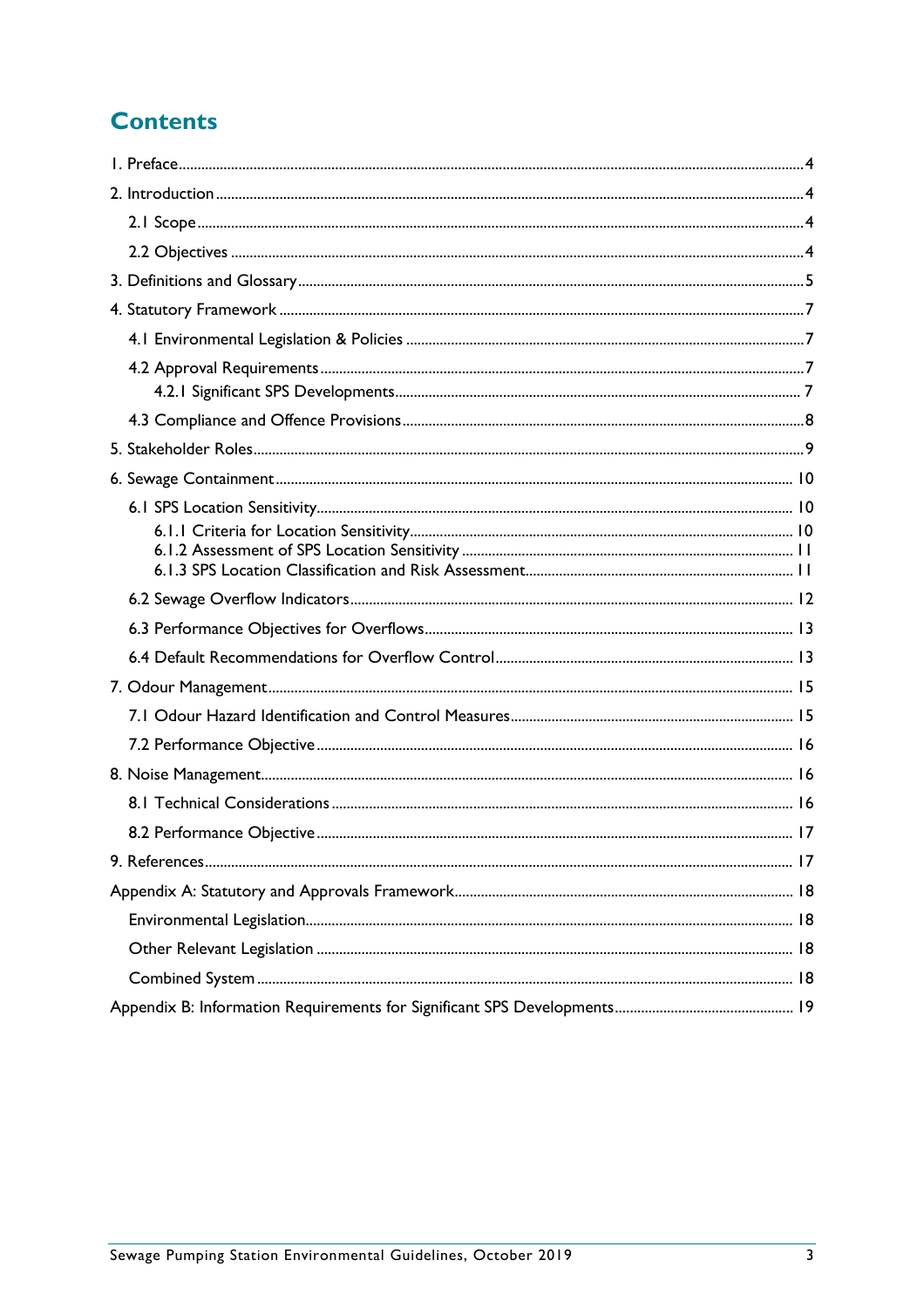# <span id="page-3-0"></span>**1. Preface**

This publication is a revision of the document with the same title produced by the Department of Primary Industries, Water and Environment in 1999.

The revision reflects changes in the environmental regulatory framework, national guidelines and codes of practice relevant to sewage pumping stations since publication of the 1999 version.

The Guidelines also recognise structural change in the Tasmanian sewerage industry, principally the provision of municipal sewage services by the Tasmanian Water and Sewerage Corporation (TasWater) since 2013.

# <span id="page-3-1"></span>**2. Introduction**

Sewage pumping stations are common, necessary components of sewerage systems. They lift flows from low points to higher points within the pipe network to transport sewage to wastewater treatment plants. Sewage pumping stations are also commonly designated as emergency relief points for sewage in the event of sewerage system failure or flow events in excess of system capacity.

Environmental impacts associated with sewage pumping stations typically fall into three categories:

- spills of raw sewage to the environment
- odour
- noise

These Guidelines provide performance targets and default recommendations for the design and operation of sewage pumping stations in Tasmania to minimise risk to the environment and human health.

## <span id="page-3-2"></span>**2.1 Scope**

The Guidelines apply to existing and new sewage pumping stations, whether these occur in sewerage systems designed for sewage only, or combined sewerage systems that transport and treat stormwater and sewage.

## <span id="page-3-3"></span>**2.2 Objectives**

The objectives of these Guidelines are:

- To protect public health and environmental values by reducing potential impacts of sewage pumping stations to a standard that is acceptable to the community, bearing in mind environmental risk, financial costs, best practice technology and management, and environmental and health benefits.
- To provide guidance to wastewater managers in Tasmania regarding acceptable performance criteria for sewage pumping station design and operation, consistent with the State legislative framework.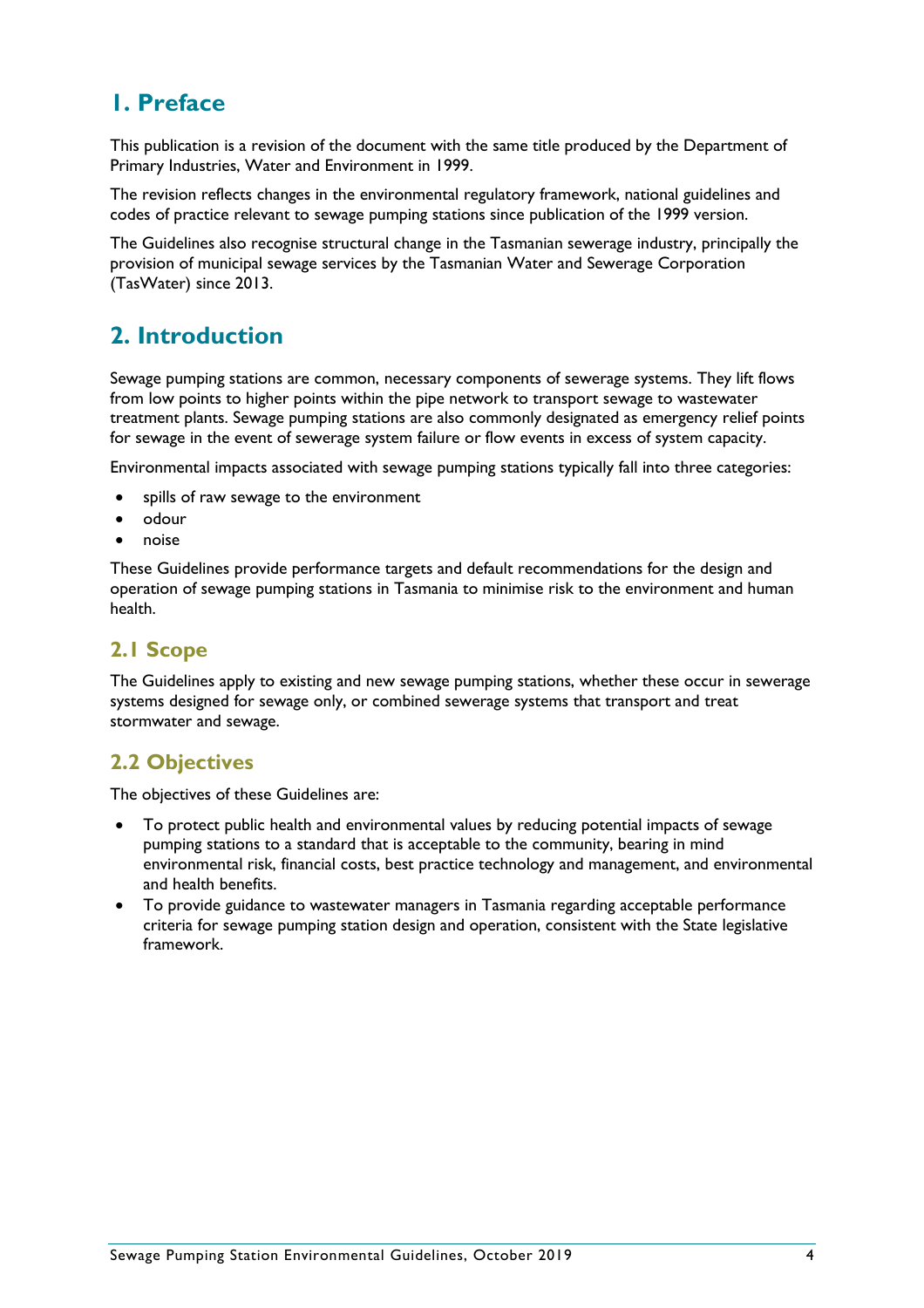# <span id="page-4-0"></span>**3. Definitions and Glossary**

| <b>Acronym/Term</b>       | <b>Meaning</b>                                                                                                                                                                                                                                                                                                                                                                                                                                  |
|---------------------------|-------------------------------------------------------------------------------------------------------------------------------------------------------------------------------------------------------------------------------------------------------------------------------------------------------------------------------------------------------------------------------------------------------------------------------------------------|
| <b>ADWF</b>               | Average Dry Weather Flow - the combined average daily sanitary flow into a<br>sewer from domestic, commercial and industrial sources.                                                                                                                                                                                                                                                                                                           |
| <b>ASQAP</b>              | The Australian Shellfish Quality Assurance Program is a cooperative food<br>safety program adopted by each shellfish producing state and territory of<br>Australia.                                                                                                                                                                                                                                                                             |
| <b>BPEM</b>               | Best Practice Environmental Management as defined in Section 4 of EMPCA.                                                                                                                                                                                                                                                                                                                                                                        |
| <b>DGV</b>                | Default Guidelines Value as defined in the Australian and New Zealand<br>Guidelines for Fresh and Marine Water Quality. A DGV is a measurable<br>threshold or condition of an indicator below or above which there is a low<br>risk of unacceptable effects. For example, the DGV for ammonia toxicity is a<br>numerical value for ammonia concentration in water below which there is a<br>low risk of toxic effects on the aquatic ecosystem. |
| <b>DHHS</b>               | Department of Health and Human Services, Tasmania, which became<br>Department of Health (DoH) in 2019                                                                                                                                                                                                                                                                                                                                           |
| Emergency storage         | Storage capacity that reduces the risk of sewage flowing into the<br>environment. Emergency storage is provided in addition to normal operating<br>storage and defined as storage volume between reaching the high level alarm<br>and prior to reaching the overflow alarm level.                                                                                                                                                               |
| E. coli                   | Escherichia coli is a bacterium commonly found in the lower intestine of<br>warm-blooded animals. Its ability to survive for brief periods outside the<br>body makes it an ideal indicator organism for faecal contamination in<br>freshwater environments.                                                                                                                                                                                     |
| <b>EMPCA</b>              | The Environmental Management and Pollution Control Act 1994 is the primary<br>environment protection and pollution control legislation in Tasmania.                                                                                                                                                                                                                                                                                             |
| Enterococci               | Also referred to as intestinal enterococci. A group of faecal bacteria common<br>to the faecal matter of warm-blooded animals, including humans. Used as<br>indicator organisms for faecal contamination in freshwater and<br>estuarine/marine environments.                                                                                                                                                                                    |
| Environmental<br>Nuisance | As defined in Section 3(1) EMPCA.                                                                                                                                                                                                                                                                                                                                                                                                               |
| Environmental<br>Harm     | As defined in Section 5 EMPCA.                                                                                                                                                                                                                                                                                                                                                                                                                  |
| <b>EPA</b>                | <b>Environment Protection Authority, Tasmania</b>                                                                                                                                                                                                                                                                                                                                                                                               |
| <b>EPA Tasmania</b>       | A Division of the Department of Primary Industries, Parks, Water and<br>Environment that administers EMPCA and supports the Director and Board<br>of the EPA in discharging their duties under EMPCA.                                                                                                                                                                                                                                           |
| <b>EPN</b>                | Environment Protection Notice. Can be issued by the Director, EPA or<br>Council under Division 2 of Part 4 EMPCA. EPNs are regulatory instruments<br>used to impose conditions on certain activities to mitigate the risk of<br>environmental harm or nuisance.                                                                                                                                                                                 |
| High level alarm          | Alarm notifying failure of the sewage pumping function.                                                                                                                                                                                                                                                                                                                                                                                         |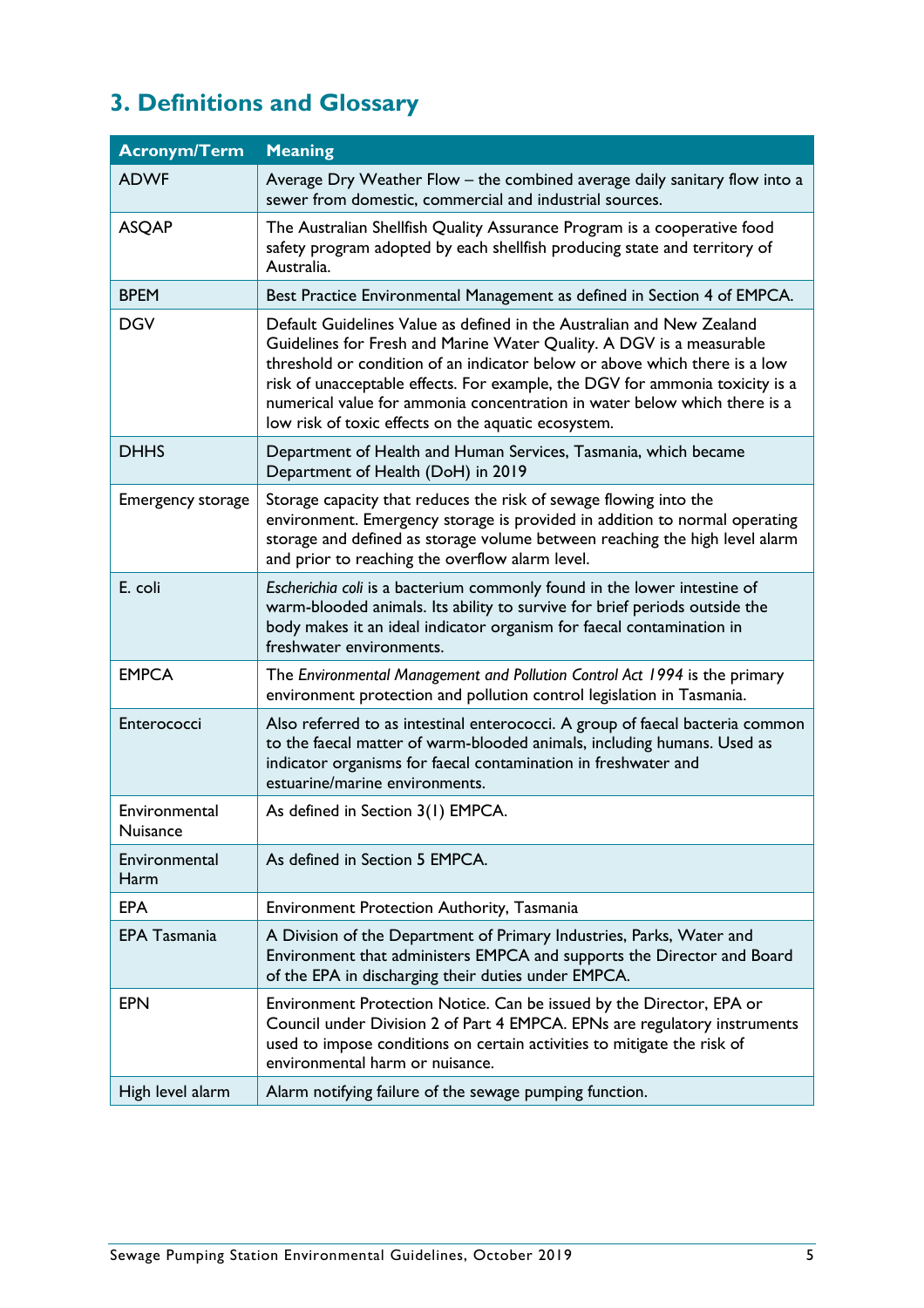| <b>Acronym/Term</b>         | <b>Meaning</b>                                                                                                                                                                                                                                                                                                                                                                                                                 |
|-----------------------------|--------------------------------------------------------------------------------------------------------------------------------------------------------------------------------------------------------------------------------------------------------------------------------------------------------------------------------------------------------------------------------------------------------------------------------|
| <b>LUPAA</b>                | Land Use Planning and Approvals Act 1993 is the legislation under which<br>development proposals requiring planning approval are considered by<br>planning authorities. If a development application is approved, Council may<br>issue a permit detailing restrictions and requirements including environmental<br>conditions. The EPA Board provides the appropriate conditions and<br>restrictions for certain developments. |
| Pathogens                   | Disease causing organisms                                                                                                                                                                                                                                                                                                                                                                                                      |
| <b>PEVS</b>                 | Protected Environmental Values that reflect community values and uses of<br>Tasmania's water resources.                                                                                                                                                                                                                                                                                                                        |
| <b>Retention time</b>       | Length of time sewage can be retained within incoming sewers, the wet-well<br>and any emergency storage after failure of the pumping function of a sewage<br>pumping station.                                                                                                                                                                                                                                                  |
| Sewage                      | Water-borne waste of human origin comprising faecal matter, greywater,<br>urine or liquid household waste (Building Regulations 2016).                                                                                                                                                                                                                                                                                         |
| Single User SPS             | A small SPS that services a single property that typically contains a single<br>residence.                                                                                                                                                                                                                                                                                                                                     |
| <b>SPS</b>                  | Sewage Pumping Station                                                                                                                                                                                                                                                                                                                                                                                                         |
| <b>TasWater</b>             | Tasmanian Water and Sewerage Corporation, trading as TasWater.                                                                                                                                                                                                                                                                                                                                                                 |
| Thermotolerant<br>coliforms | Members of the coliform group of bacteria that ferment lactose with gas<br>production within 48 hours at 44.0°C to 44.5°C. E. coli is the most common<br>thermotolerant coliform in faeces.                                                                                                                                                                                                                                    |
| Wastewater<br>Manager       | For the purpose of these Guidelines, wastewater manager is a person or<br>entity that owns and/or operates a sewage pumping station.                                                                                                                                                                                                                                                                                           |
| <b>WQOs</b>                 | Water Quality Objectives are numeric values or other metrics set at levels<br>aimed to protect the PEVs for a particular body of water and are used as a<br>measure of environmental management performance specific to a waterbody.                                                                                                                                                                                           |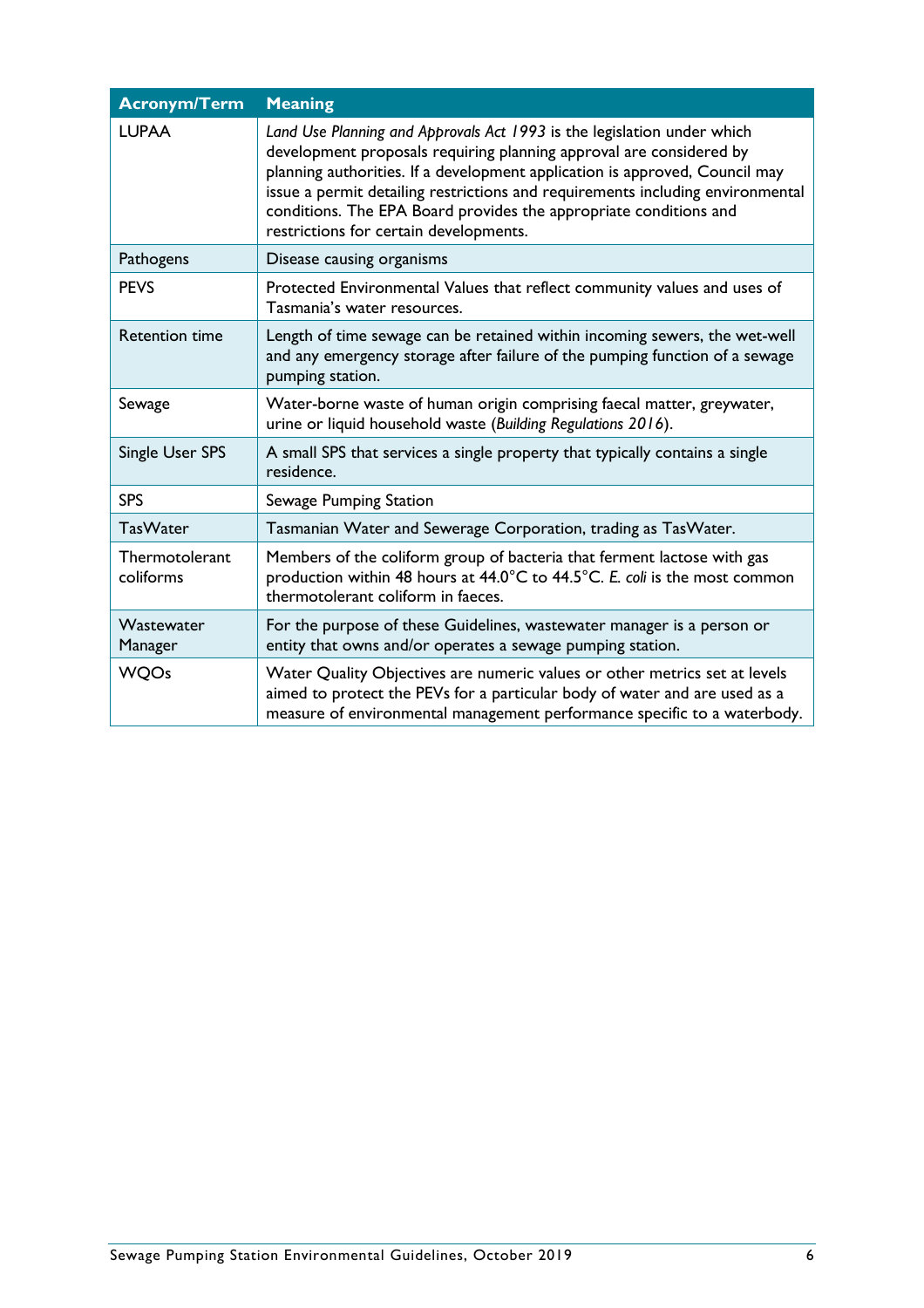# <span id="page-6-0"></span>**4. Statutory Framework**

## <span id="page-6-1"></span>**4.1 Environmental Legislation & Policies**

These Guidelines are issued by the EPA Board under section 28 of the *State Policy on Water Quality Management 1997,* a statutory policy which aims to achieve sustainable management of surface and ground waters in accordance with Tasmania's Resource Management and Planning System.

The *Environment Protection Policy (Air Quality) 2004*, also known as the Air Quality EPP, provides a framework for management and regulation of point and diffuse sources of pollutants emitted to air with potential to cause environmental harm. Schedule 3 of the Air Quality EPP gives odour criteria which are not to be exceeded at or beyond the boundary of an activity, such as the operation of a sewage pumping station.

Similarly, the *Environment Protection Policy (Noise) 2009*, also known as the Noise EPP, sets a strategic framework for noise management in Tasmania by focusing on objectives and principles for noise control, with human health as a value to be protected. While it does not include implementation measures, the Noise EPP also applies to the operation of sewage pumping stations.

The *Environmental Management and Pollution Control Act 1994* (EMPCA) is the primary environment protection and pollution control legislation in Tasmania. In particular, Section 23A of EMPCA imposes a General Environmental Duty upon all persons to prevent or minimise environmental harm or environmental nuisance when conducting an activity.

These Guidelines set out expectations and considerations for the design and operation of sewage pumping stations. By adhering to the Guidelines, operators of sewage pumping stations can reasonably expect to satisfy the General Environmental Duty in EMPCA.

## <span id="page-6-2"></span>**4.2 Approval Requirements**

Construction and operation of a sewage pumping station is considered an environmentally relevant activity under EMPCA and may require planning approval under LUPAA.

Local government requirements for sewage pumping station developments need to be confirmed with the relevant planning authority (i.e. Council) and may require a development application under LUPAA, and building and plumbing permit applications under the *Building Act 2016*.

A summary of the statutory approvals framework as it applies to sewage pumping stations in Tasmania is at Appendix A.

## <span id="page-6-3"></span>**4.2.1 Significant SPS Developments**

Certain sewage pumping stations may have considerable potential to cause environmental harm and nuisance. Accordingly, proponents of significant SPS developments should contact the EPA to discuss whether prior notification to the Director is warranted.

As a guide, proponents should submit details of the proposal to the Director if a proposed sewage pumping station has:

- an ultimate design ADWF above 12 l/s and a location sensitivity rating (see section 6.1) of High or
- except for single user SPSs, a receiving water PEV of "pristine or nearly pristine ecosystems" or
- any other mix of characteristics which significantly increases potential for environmental harm.

On receiving such a notification, the Director may direct the proponent to refer the proposal to the Board of the EPA. If so referred, the Board may either elect not to assess the proposal or conduct an environmental assessment in accordance with the Environmental Impact Assessment Principles set out in Section 74 of EMPCA.

Further information on the powers of the Director to 'call-in' activities for assessment, including principles the Director will apply to determine if it is in the public interest to exercise these powers, is available on the EPA website [www.epa.tas.gov.au.](https://epa.tas.gov.au/epa)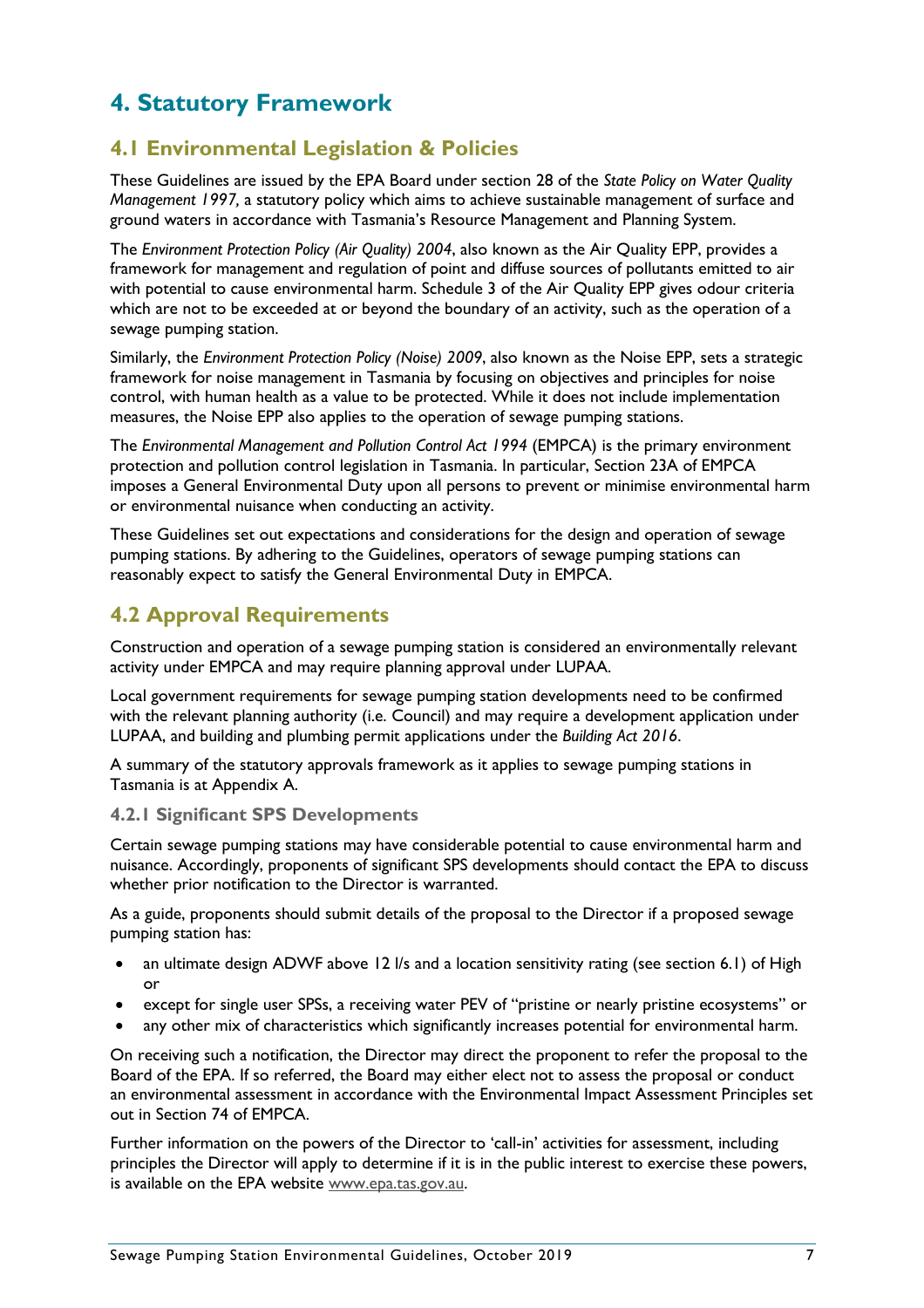Guidance on notifying the Director of a significant SPS development is at Appendix B.

## <span id="page-7-0"></span>**4.3 Compliance and Offence Provisions**

If a sewage pumping station causes, or is likely to cause, unacceptable impacts, an operator may be subject to compliance actions or offence provisions under environmental and/or public health legislation, including:

- An Environment Protection Notice may be issued requiring the responsible person to take specified measures in respect of a SPS. Contravening a requirement of an EPN is an offence under Section 45(3) of EMPCA.
- Overflows of sewage to the environment from a SPS may be an offence contrary to Section 50 (causing serious environmental harm), Section 51 (causing material environmental harm) or 51A (depositing a pollutant where environmental harm may be caused) of EMPCA.
- Regulation 8(1) of the *Environmental Management and Pollution Control (Waste Management) Regulations 2020* in relation to depositing a controlled waste may apply.[1](#page-7-1)
- Overflows of sewage to the environment and emissions of offensive odours or noise from a SPS may be an offence contrary to Section 53 of EMPCA (causing an environmental nuisance).
- Notification provisions apply under Section 128 of the *Public Health Act 1997* and Section 32 of EMPCA, where there are threats to public health or releases of pollutants that may cause environmental harm. Failure to notify in accordance with these provisions is an offence. The *Sewage Spill Notification Guidelines* provide further information on notification of spills to EPA and complying with Section 32 of EMPCA.

Which, if any, of these provisions apply in the event of emission of pollutants from a sewage pumping station will depend on the circumstances of each case, and is generally determined following investigation by the regulatory authority.

The relevant legislation is available in full at [www.legislation.tas.gov.au](http://www.legislation.tas.gov.au/)

<span id="page-7-1"></span><sup>&</sup>lt;sup>1</sup> Updated February 2021 to reflect the new 2020 Waste Management Regulations.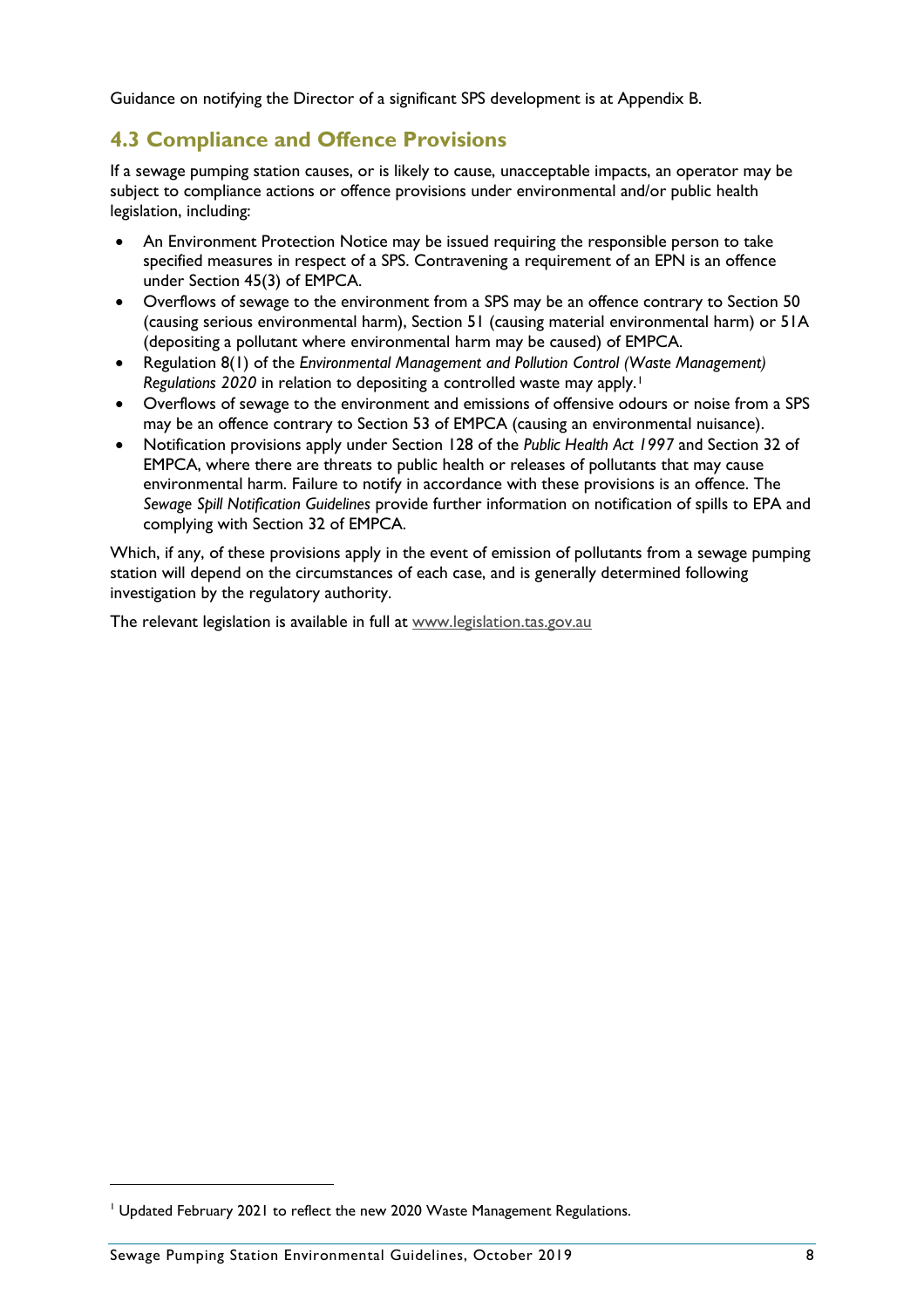# <span id="page-8-0"></span>**5. Stakeholder Roles**

The roles of major stakeholders concerned with the design, operation and regulation of sewage pumping stations in Tasmania are outlined below.

| <b>Stakeholder</b>                                   | <b>Roles</b>                                                                                                                                                                                                                                                                                                                                                                                                                                                                                                                                                                                                                                                       |
|------------------------------------------------------|--------------------------------------------------------------------------------------------------------------------------------------------------------------------------------------------------------------------------------------------------------------------------------------------------------------------------------------------------------------------------------------------------------------------------------------------------------------------------------------------------------------------------------------------------------------------------------------------------------------------------------------------------------------------|
| <b>SPS Designer</b>                                  | Undertakes risk assessments and incorporates performance criteria into<br>$\bullet$<br>SPS design as appropriate and in accordance with these Guidelines<br>Ensures best practice environmental management (BPEM) and engineering<br>$\bullet$<br>design are applied in sewage pumping station design, including incorporating<br>the requirements of the relevant current national and international<br>standards, guidelines and codes of practice<br>Advises the proponent of a SPS development or significant upgrade whether<br>٠<br>criteria for notifying the Director of a significant SPS development are or<br>may be met<br>Maintains records<br>٠      |
| Wastewater<br>Manager                                | Sets design requirements for sewage pumping stations directly under its<br>$\bullet$<br>control or connecting into its sewerage system in accordance with BPEM<br>and these Guidelines<br>Ensures SPS operation is in accordance with BPEM and these Guidelines<br>Undertakes longer term planning for suitable measures to achieve target<br>$\bullet$<br>overflow frequencies for existing SPSs<br>Liaises with EPA staff and provides details of proposed significant SPS<br>$\bullet$<br>developments to the Director for determination of whether referral to the<br>Board of the EPA under section 27 (2) of EMPCA is in the public interest                 |
| Department of<br>Health and<br><b>Human Services</b> | Administers the Public Health Act 1997<br>$\bullet$<br>Provides advice in relation to public health issues in applying these<br>٠<br><b>Guidelines</b><br>Issues health advisories to recreational harvesters of shellfish and<br>$\bullet$<br>recreational water users.                                                                                                                                                                                                                                                                                                                                                                                           |
| Environment<br>Protection<br>Authority (EPA)         | Considers referrals from the Director, EPA, in regard to significant SPS<br>$\bullet$<br>developments<br>Responsible for issuing guidelines for design and construction of SPSs<br>$\bullet$<br>pursuant to Section 28 of the State Policy on Water Quality Management<br>1997                                                                                                                                                                                                                                                                                                                                                                                     |
| <b>EPA Tasmania</b>                                  | Ensures an appropriate response to reported incidents relating to sewage<br>$\bullet$<br>pumping stations with potential to cause environmental harm, in<br>consultation with Council and the Director of Public Health as necessary<br>Determines if it is in the public interest to refer details of a proposed SPS<br>$\bullet$<br>development to the Board of the EPA<br>Maintains, updates and provides advice on applying these Guidelines<br>٠                                                                                                                                                                                                              |
| Local<br>Government                                  | Administers EMPCA in regard to activities that are not level 2 or level 3<br>٠<br>activities, including sewage pumping stations. This applies to assessment and<br>permitting as necessary, and regulation of development proposals under<br><b>LUPAA</b><br>Responds to incidents resulting from activities that are not level 2 or level 3<br>٠<br>activities, including sewage pumping stations, with potential to cause<br>environmental nuisance and/or affect public health, in consultation with the<br>Director of Public Health and the EPA as necessary<br>Is the permit authority for building and plumbing permits under the Building<br>٠<br>Act 2016 |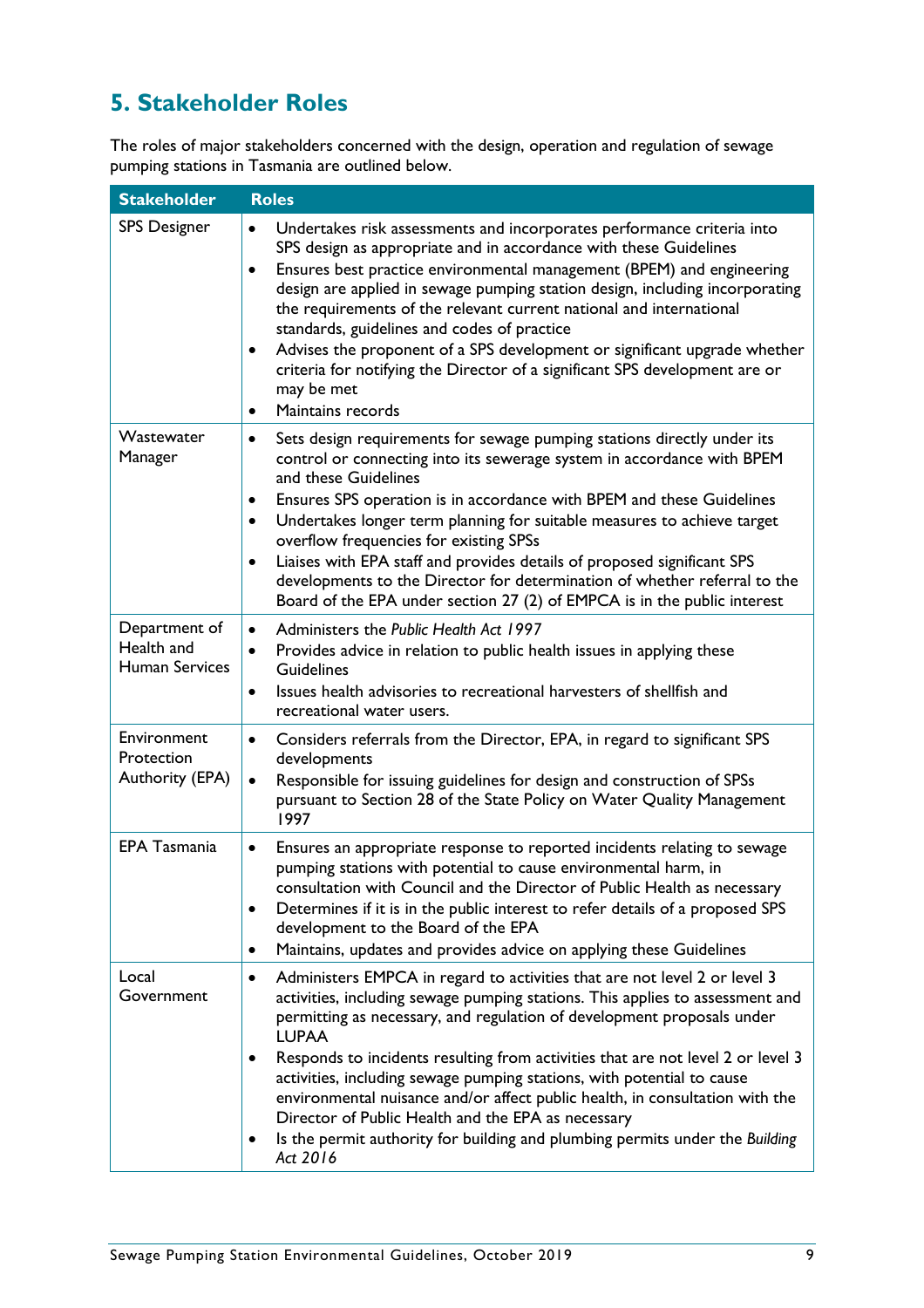# <span id="page-9-0"></span>**6. Sewage Containment**

Overflows of sewage have potential to harm the environment and/or human health. The risk of harm being caused by an overflow depends on characteristics of the receiving environment and the scale of the spill. Whereas ideally there should be no overflows from sewerage systems, in reality a target of zero spills across all possible scenarios of system age, heavy rainfall events and failure modes is not practicable.

Australia's *National Water Quality Management Strategy* (NWQMS) provides the basis for a national approach to sewerage system overflow management. Consistent with the broad direction given by the national guidelines (NWQMS 2004), these Guidelines apply a risk management framework to sewage containment requirements for sewage pumping stations, aligning overflow targets and default design recommendations with the estimated likelihood and consequence of sewage overflows. This is achieved by determining the pumping station location sensitivity, which then informs appropriate default design recommendations. Site-specific risk assessment can be used to select a design solution that differs from the default recommendation.

## <span id="page-9-1"></span>**6.1 SPS Location Sensitivity**

## <span id="page-9-2"></span>**6.1.1 Criteria for Location Sensitivity**

SPS location sensitivity is rated as High, Medium or Low depending on criteria indicating potential impacts to public health and to the aquatic receiving environment.

#### **Protected Environmental Values**

Following the principles of the *National Water Quality Management Strategy*, Protected Environmental Values have been set for freshwater and estuarine surface waters and some marine water locations in Tasmania to reflect community values and uses of these waters.

Water Quality Objectives (WQOs) are numeric values or other metrics set at levels which should be met to achieve all of the agreed Protected Environmental Values nominated for a particular body of water. WQOs are used as a measure of environmental management performance specific to a waterbody. WQOs must be approved by the Board of the EPA.

These Guidelines focus on Protected Environmental Values for classifying SPS location sensitivity. Where a more detailed risk assessment for a particular spill location is undertaken, the proponent should contact the EPA for information on the appropriate guideline values to be used in risk assessments for the relevant water body.

Default guideline values (DGVs) consistent with the framework presented in the *Australian and New Zealand Guidelines for Fresh and Marine Water Quality* (ANZG 2018) provide the starting point for assessing receiving water quality.

DGVs and Protected Environmental Values for Tasmanian surface waters are available from the EPA website [www.epa.tas.gov.au.](https://epa.tas.gov.au/epa) DVGs for aquatic ecosystems for inland waters of surface water catchments in Tasmania are also available on the Land Information System of Tasmania (LISTmap) at [www.thelist.tas.gov.au.](http://www.thelist.tas.gov.au/)

The following classes of Protected Environmental Values have been set for surface waters in Tasmania and are relevant for the classification of SPS location sensitivity:

- Protection of Aquatic Ecosystems
- Recreational Water Quality and Aesthetics
- Raw Water for Drinking Water Supply
- Agricultural Water Uses
- Industrial Water Supply

#### **Public Health**

Criteria for public health impacts relate to recreational water use and aquaculture, including recreational and commercial shellfish harvest, and sensitive land uses.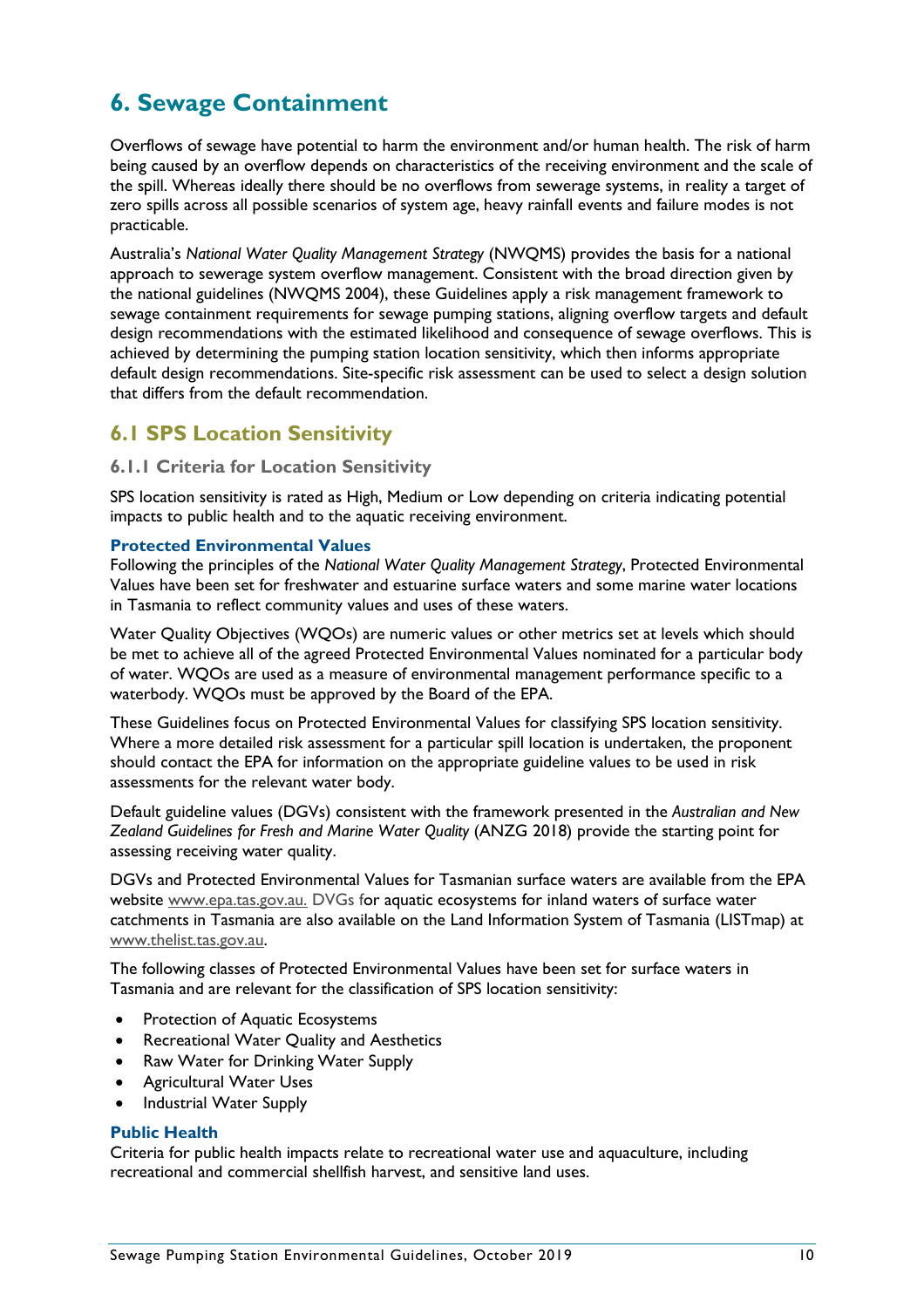The *Recreational Water Quality Guidelines 2007* established under the *Public Health Act 1997* provide further information on requirements for protection of public health.

## <span id="page-10-0"></span>**6.1.2 Assessment of SPS Location Sensitivity**

Table 6.1 presents public health and environmental criteria and suggested SPS location sensitivity ratings at a given location. The highest sensitivity rating for a location gives the overall rating for that location.

|  |  |  | Table 6.1 SPS Location Sensitivity Criteria and Default Sensitivity Ratings |
|--|--|--|-----------------------------------------------------------------------------|
|--|--|--|-----------------------------------------------------------------------------|

| <b>Criterion</b>                                                                                                                                                                                                                                          | Low | <b>Medium</b> | <b>High</b> |
|-----------------------------------------------------------------------------------------------------------------------------------------------------------------------------------------------------------------------------------------------------------|-----|---------------|-------------|
| <b>Public Health</b>                                                                                                                                                                                                                                      |     |               |             |
| Overflow is likely to impact on a popular primary contact<br>recreational waters area within the meaning of the<br>Recreational Water Quality Guidelines 2007                                                                                             |     |               |             |
| Overflow is likely to impact on water used for aquaculture,<br>including where an overflow is likely to result in closure of<br>commercial shellfish harvest areas                                                                                        |     |               |             |
| Overflow is likely to impact on land with sensitive uses<br>(includes, but not limited to, areas such as playgrounds,<br>schools, sporting facilities, public reserves and national<br>parks, and high use central business district and retail<br>areas) |     |               |             |
| Protected Environmental Values of receiving water                                                                                                                                                                                                         |     |               |             |
| Protection of Aquatic Ecosystems:                                                                                                                                                                                                                         |     |               |             |
| Pristine or nearly pristine ecosystems                                                                                                                                                                                                                    |     |               | ✓           |
| Modified (not pristine) ecosystems from which<br>$\blacksquare$<br>edible fish, crustacea and shellfish are harvested<br>(including commercial growing areas where harvest<br>does not currently take place)                                              |     |               |             |
| Modified (not pristine) ecosystems from which<br>edible fish, crustacea and shellfish are not<br>harvested                                                                                                                                                | ✓   |               |             |
| Recreational Water Quality and Aesthetics:                                                                                                                                                                                                                |     |               |             |
| Primary contact<br>$\overline{\phantom{a}}$                                                                                                                                                                                                               |     |               | ✓           |
| Secondary contact                                                                                                                                                                                                                                         |     | ✓             |             |
| Aesthetics only<br>$\overline{\phantom{a}}$                                                                                                                                                                                                               | ✓   |               |             |
| Raw Water for Drinking Water Supply:<br>Subject to coarse screening or coarse screening plus<br>disinfection (does not apply in the case of riparian water<br>use under Part 5 of the Water Management Act 1999)                                          |     |               |             |
| <b>Agricultural Water Uses:</b><br>Irrigation, stock watering                                                                                                                                                                                             |     | ✓             |             |
| Industrial Water Supply (excluding aquaculture)                                                                                                                                                                                                           |     |               |             |

## <span id="page-10-1"></span>**6.1.3 SPS Location Classification and Risk Assessment**

Site-specific risk assessment can be used instead of the default SPS location sensitivity ratings in Table 6.1, except where the receiving environment PEV is "pristine or nearly pristine ecosystem". Risk assessment should follow a suitable best practice approach such as that presented in *AS/NZS ISO 31000:2009 Risk Management – Principles and Guidelines*, or updates thereof.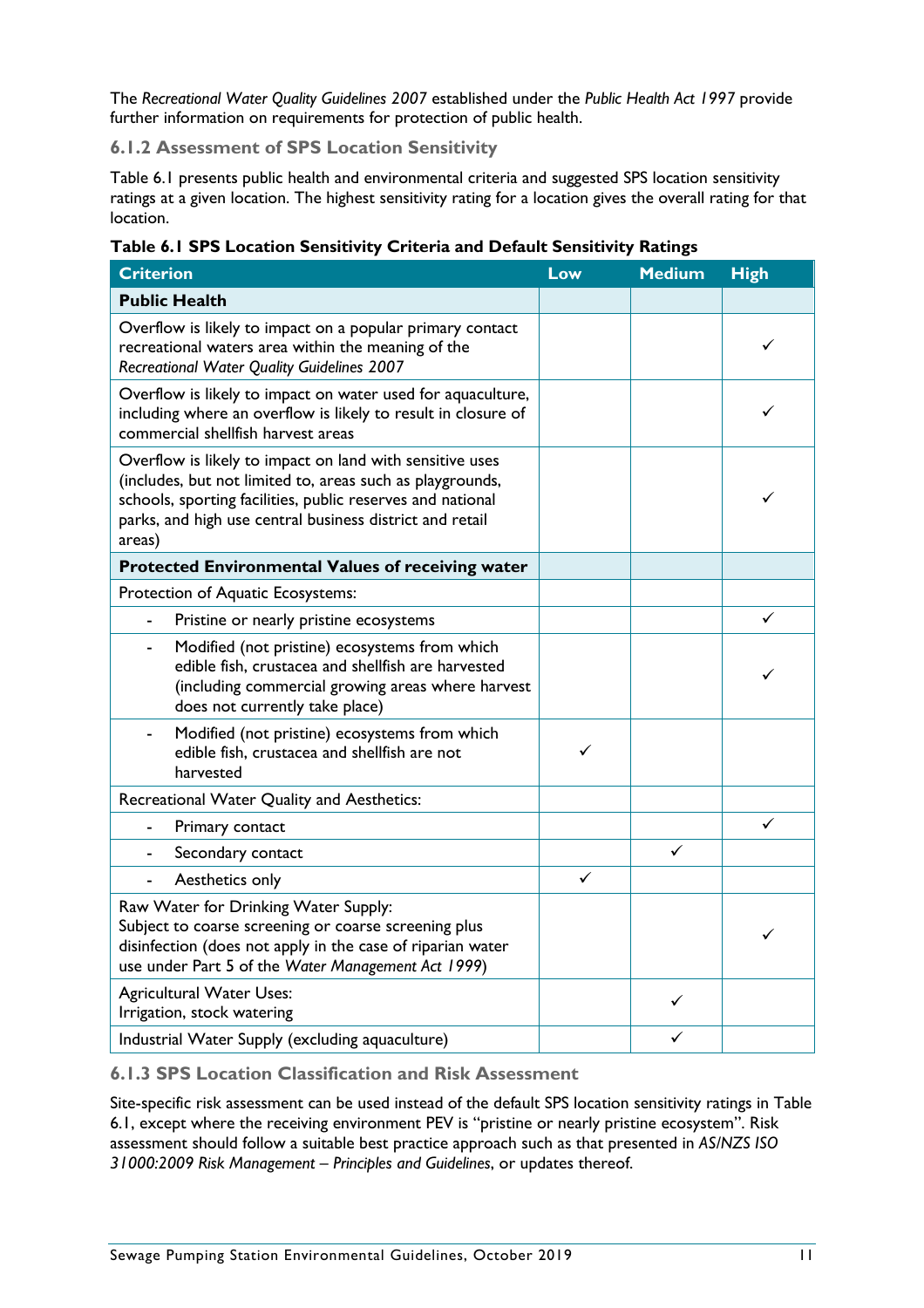Risk assessments should take into account the likely health and environmental impact of overflows from the particular pumping station and identify measures and systems to address the risk of these impacts.

## <span id="page-11-0"></span>**6.2 Sewage Overflow Indicators**

Indicators for assessment of water quality impacts from sewage overflows, as identified in relevant state and national guidance documents, are summarised below.

If a risk assessment is used rather than the default SPS location sensitivity rating, these indicators should be considered.

| <b>Indicator</b>                                                    | <b>Relevance</b>                                                                                                               | <b>Reference</b>                                                                                                                     |
|---------------------------------------------------------------------|--------------------------------------------------------------------------------------------------------------------------------|--------------------------------------------------------------------------------------------------------------------------------------|
| Ammonia                                                             | Toxicity to aquatic organisms                                                                                                  | <b>ANZG 2018</b><br>(ANZECC 2000, Volume 2,<br>Aquatic Ecosystems)                                                                   |
| <b>Biochemical Oxygen</b><br>Demand (BOD),<br>Dissolved Oxygen (DO) | Depletion of dissolved oxygen<br>leading to fish kills                                                                         | <b>ANZG 2018</b><br>(ANZECC 2000, Volume 2,<br>Aquatic Ecosystems)                                                                   |
| Enterococci                                                         | Presence of pathogens potentially<br>leading to human health impacts<br>during primary contact for fresh<br>and marine waters. | DHHS 2007, Recreational Water<br><b>Quality Guidelines;</b><br>NHMRC 2008, Guidelines for<br>Managing Risks in Recreational<br>Water |
| Nitrogen and<br>phosphorus                                          | Eutrophication and algae blooms<br>as a result of prolonged or<br>frequent overflows                                           | <b>ANZG 2018</b><br>(ANZECC 2000, Volume 2,<br>Aquatic Ecosystems)                                                                   |
| Suspended solids and<br>floatables/sanitary items                   | Smothering of aquatic life<br>Aesthetic impacts                                                                                | <b>ANZG 2018</b><br>(ANZECC 2000, Volume 2,<br>Aquatic Ecosystems)                                                                   |
| Thermotolerant<br>coliforms                                         | Presence of pathogens in water<br>leading to human health impacts<br>due to bacterial contamination of<br>shellfish            | <b>ASQAP Operations Manual 2019</b>                                                                                                  |
| Thermotolerant<br>coliforms                                         | Presence of pathogens in water<br>leading to livestock health impacts<br>when used as livestock drinking<br>water              | <b>ANZG 2018</b><br>(ANZECC 2000, Volume 3,<br>Primary Industries)                                                                   |

|  |  |  | Table 6.2 Sewage Overflow Indicators |
|--|--|--|--------------------------------------|
|--|--|--|--------------------------------------|

It is important to check that the most recent version of guidance documents referred to in Table 6.2 are accessed to ensure up-to-date indicators are used.

Assessment of risks to commercial shellfish growing areas should be undertaken in consultation with the relevant Tasmanian regulatory authority, using the most up-to-date assessment criteria. Further information about the regulation of commercial shellfish growing activities in Tasmania can be found at [www.dpipwe.tas.gov.au.](http://www.dpipwe.tas.gov.au/)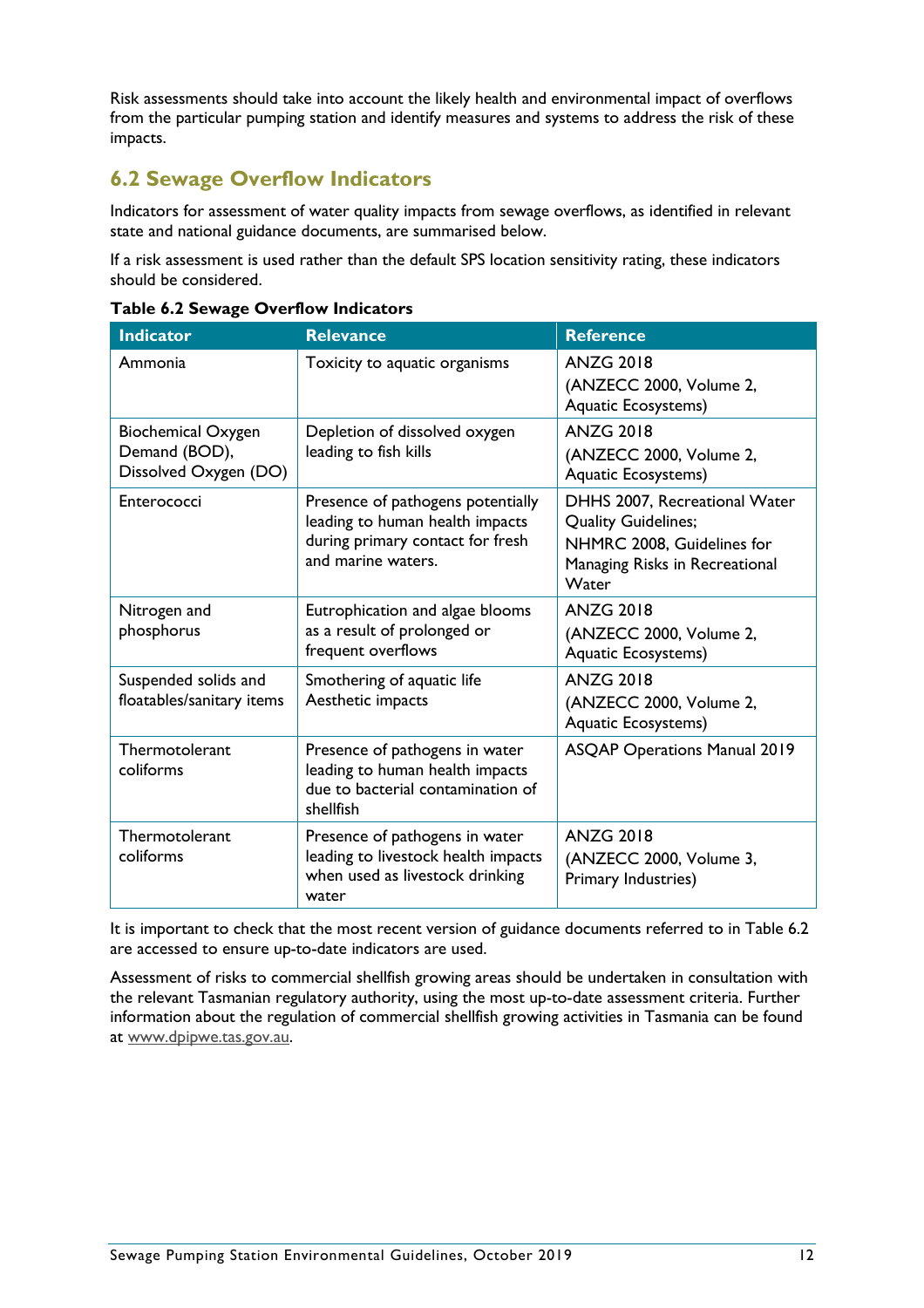## <span id="page-12-0"></span>**6.3 Performance Objectives for Overflows**

Target overflow frequencies are a performance objective that needs to be defined for the design of new sewage pumping stations and for improvements to existing infrastructure. Recommended target overflow frequencies for wet weather are set out in Table 6.3.

|               | Location Sensitivity Wet weather (overflows/10 years) |
|---------------|-------------------------------------------------------|
| Low           | 20                                                    |
| <b>Medium</b> |                                                       |
| High          |                                                       |

#### **Table 6.3 Maximum Overflow Frequencies**

Previously, target overflow frequencies were set for dry weather overflows according to location sensitivity. However, this is no longer considered best practice. The target overflow frequency for dry weather for all classes of location sensitivity is zero.

#### **New systems**

New systems should be designed, constructed and maintained to minimise future overflow potential to achieve the above overflow frequencies.

#### **Existing systems**

If the overflow frequency of an existing sewage pumping station exceeds the recommended maximum, mitigating measures and infrastructure upgrades should be implemented to achieve the target frequencies or an equivalent environmental outcome, giving first priority to those locations posing the highest public health and/or environmental risk.

#### **Combined systems**

For existing combined systems, higher discharge frequencies are likely to occur due to the inclusion of stormwater flows. To mitigate against environmental harm as a result of frequent overflows, management plans should be implemented to minimise impacts on environmentally sensitive and public access areas. System upgrades should aim to achieve public health and environmental outcomes equivalent to those represented by the target overflow frequencies in Table 6.3. Management plans for combined systems should take into account pollutant loads discharged to the environment and allow for additional benefits of treating both sewage and contaminated stormwater.

## <span id="page-12-1"></span>**6.4 Default Recommendations for Overflow Control**

Wastewater managers should employ contemporary best practice in environmental management and engineering design and operations, and follow relevant national and international standards, guidelines and codes of practice.

The Water Services Association of Australia (WSAA) documents *WSA 04-2005 Sewage Pumping Station Code of Australia* and *WSA 02-2014 Gravity Sewerage Code of Australia*, or any updates thereof, are examples of industry codes of practice which provide guidance on minimum acceptable technical criteria for the design, construction and operation of sewage pumping stations and associated structures.

Table 6.4 provides default recommendations for key parameters of SPS design impacting public health and environmental outcomes. In addition to design features, preventative maintenance systems, contingency planning and emergency response capability can significantly influence public health and environmental outcomes, and should be considered as part of the system design. A 'multiple barrier' approach is recommended to allow for the occurrence of unforeseen circumstances, including vandalism and component failures.

Adoption of default recommendations in Table 6.4 does not relieve wastewater managers of the responsibility to identify technical and operational solutions to prevent damage to human health or environmental harm.

If alternative measures (including emergency response capability) can achieve an equivalent or better level of protection, there is no obligation to follow the default recommendations.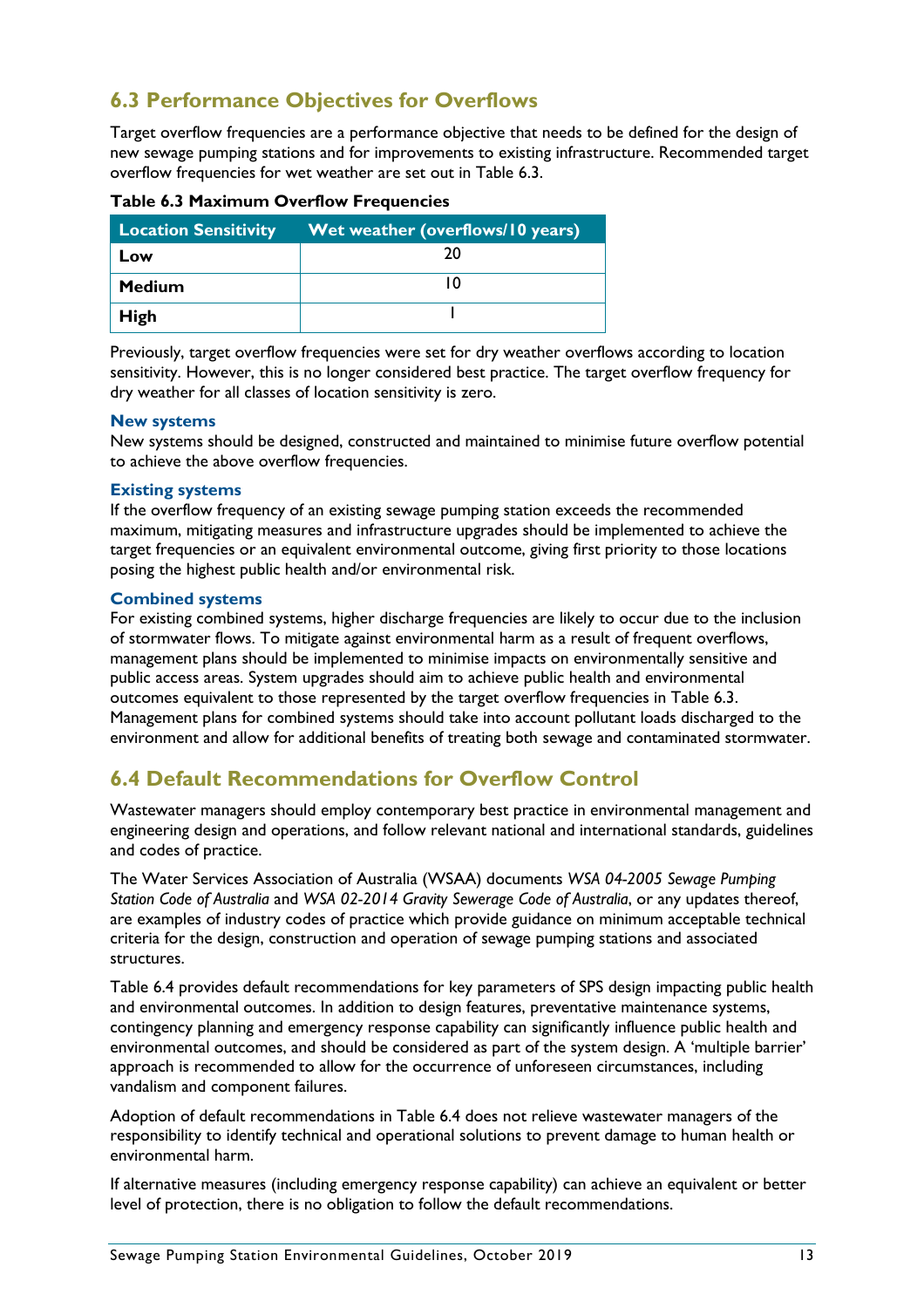## **Table 6.4 Recommended Minimum Overflow Controls**

| <b>Design feature</b><br><b>Location Sensitivity Rating</b>                                                                                                                                                                            |                |                |                |
|----------------------------------------------------------------------------------------------------------------------------------------------------------------------------------------------------------------------------------------|----------------|----------------|----------------|
|                                                                                                                                                                                                                                        | Low            | <b>Medium</b>  | High           |
| Retention time & number of pumps:                                                                                                                                                                                                      |                |                |                |
| Default retention time (hours) between high level alarm<br>and overflow to the environment under dry weather<br>conditions                                                                                                             | 2              | 4              | 8              |
| Minimum number of pumps, each capable of pumping<br>$\blacksquare$<br>full design flow                                                                                                                                                 | $\overline{2}$ | $\overline{2}$ | $\overline{2}$ |
| Alarm system:                                                                                                                                                                                                                          |                |                |                |
| SPS fitted with visible (external visible amber flushing<br>light and 24 hour contact phone number) and/or<br>audible (siren) external alarm system as appropriate to<br>its location                                                  | ✓              | ✓              |                |
| Independent power supply for alarm and control<br>system<br>(if battery, battery life appropriate to situation and<br>response times)                                                                                                  | ✓              | ✓              |                |
| Automated 24 h alarm system with remote<br>connectivity, such as telemetry connection or on-call<br>system                                                                                                                             | ✓              | ✓              |                |
| Overflow structure:                                                                                                                                                                                                                    |                |                |                |
| Designed to prevent discharge of floatables and gross<br>solids to the environment                                                                                                                                                     | ✓              | ✓              |                |
| Alarm for activation of overflow structure                                                                                                                                                                                             | ✓              | ✓              | ✓              |
| System for monitoring and recording of time, date and<br>estimation of volume of any overflow to the<br>environment<br>Measurement rather than estimation of overflow<br>volume is recommended in high risk/ high volume<br>situations | ✓              | ✓              | ✓              |
| Power supply:                                                                                                                                                                                                                          |                |                |                |
| Independent duplicate power supply for pump station<br>operation, able to be activated within an appropriate<br>time                                                                                                                   | ✓              | ✓              |                |

#### **Single User Sewage Pumping Stations**

The recommendations in Table 6.4 above do not apply in full to single user sewage pumping stations. For this type of situation, a site specific risk assessment is recommended, with overflow control adjusted accordingly.

Minimum recommended overflow controls for single user pumping stations include a reserve storage capacity of up to 24 hours and a high level audible and visual alarm. In high risk situations, where an overflow may quickly reach the stormwater system, a waterway or another sensitive receptor, increased storage volume, construction of a controlled overflow path, an independent power supply for alarm and control systems and remote alarm connectivity should be considered.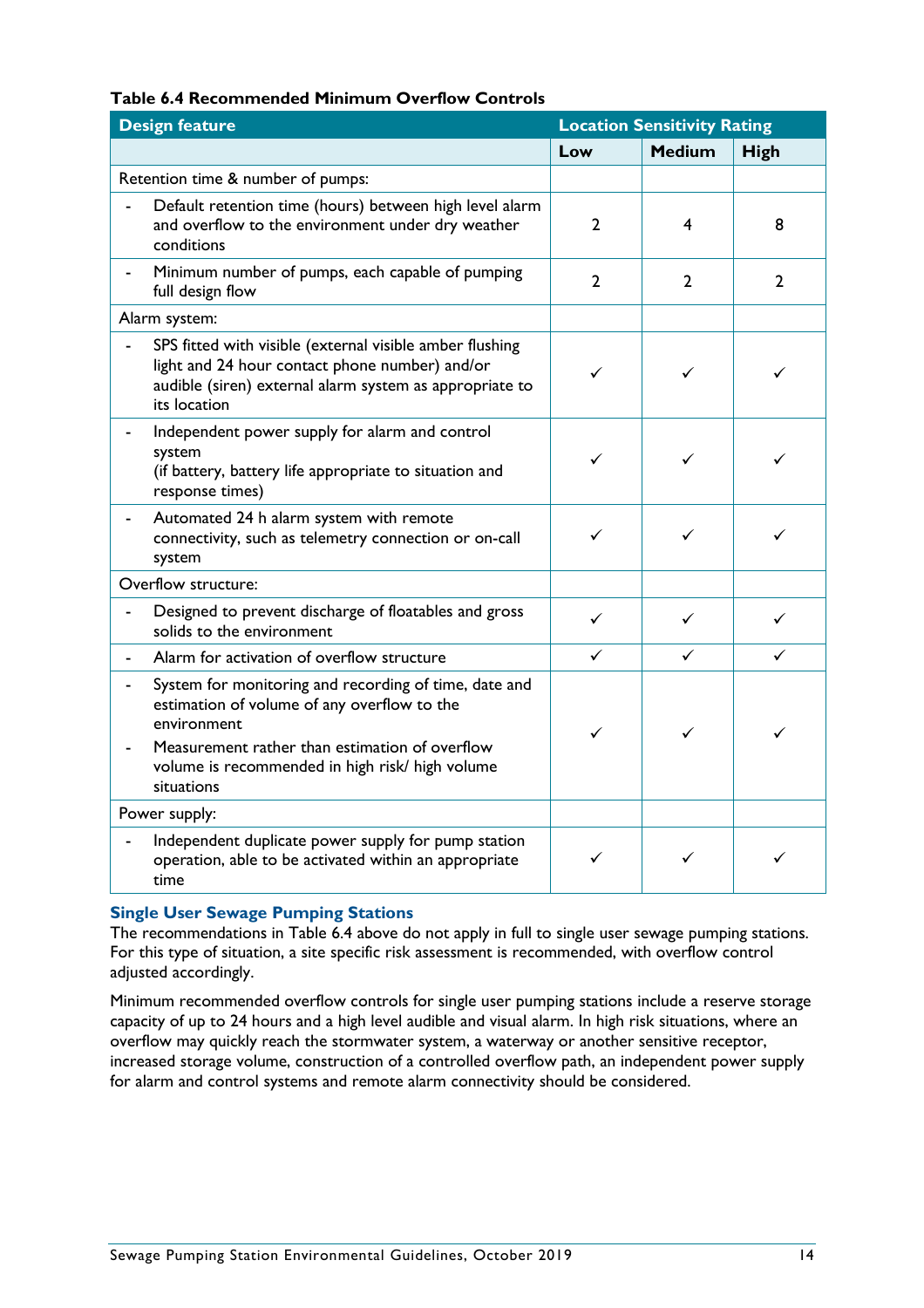# <span id="page-14-0"></span>**7. Odour Management**

Sewage pumping stations and associated downstream discharge manholes can be the source of significant odour. Nuisance odours can be more severe at the pumping station's rising main discharge manhole due to the increase in sewage septicity within the pressurised rising main.

Odours can emanate as a gas plume, which can either rise and disperse into the atmosphere, or form a gaseous pocket with some degree of stability. In either circumstance, the resulting odour can cause nuisance to nearby residents or businesses.

Odour management for sewage pumping stations is in most cases achieved by control of sewage septicity and provision of appropriate ventilation. Odour generation potential and prevention measures should be considered at the design stage, with the aim of eliminating potential for odour generation at the source. Odour treatment options should be considered if odour prevention measures have no reasonable prospect of achieving the performance objectives.

The sewage pumping station design process should include analysis of:

- sewage septicity
- potential for odour due to trade waste inflows
- proximity to sensitive receptors
- topography, wind direction and strength.

## <span id="page-14-1"></span>**7.1 Odour Hazard Identification and Control Measures**

Evaluation of location and design of a sewage pumping station with respect to odour hazard is recommended. Table 7.1 provides a guide to identifying odorous gas generation hazards from key risk factors.

| <b>Risk</b>   | <b>Topography</b>                                                                                                                 | <b>Buffer Zone</b>                                                                                         | <b>Residence Time</b>                                                                                                                         | <b>Trade Waste</b>                                       |
|---------------|-----------------------------------------------------------------------------------------------------------------------------------|------------------------------------------------------------------------------------------------------------|-----------------------------------------------------------------------------------------------------------------------------------------------|----------------------------------------------------------|
| Risk factor   | Level height<br>difference<br>between top of<br>pumping station<br>vent and<br>residence, public<br>building or<br>business floor | Distance between<br>the pumping<br>station and the<br>nearest business,<br>public building or<br>residence | Residence time in<br>sewerage system,<br>including<br>upstream<br>reticulation<br>system and<br>pumping station<br>wet well, based<br>on ADWF | Trade waste<br>constituents in<br>sewage to be<br>pumped |
| Low           | 5 metres or more                                                                                                                  | 30 metres or<br>more                                                                                       | 2 hours or less                                                                                                                               | Insignificant                                            |
| <b>Medium</b> | Between 2 and 5<br>metres                                                                                                         | Between 20 and<br>30 metres                                                                                | Between 2 and 5<br>hours                                                                                                                      | Food or beverage<br>producers                            |
| <b>High</b>   | 2 metres or less                                                                                                                  | 20 metres or less                                                                                          | 5 hours or more                                                                                                                               | Tanneries, large<br>food or beverage<br>producers        |

#### **Table 7.1 Odour Hazard Identification**

Which, if any, odour management solution is required will depend on the circumstances of the particular site. Atmospheric dispersion modelling to assess the odour hazard against performance objectives may need to be undertaken where odour risks are high.

Table 7.2 provides an overview of common odour control measures. In addition, routine SPS maintenance and cleaning is critical to effective odour mitigation.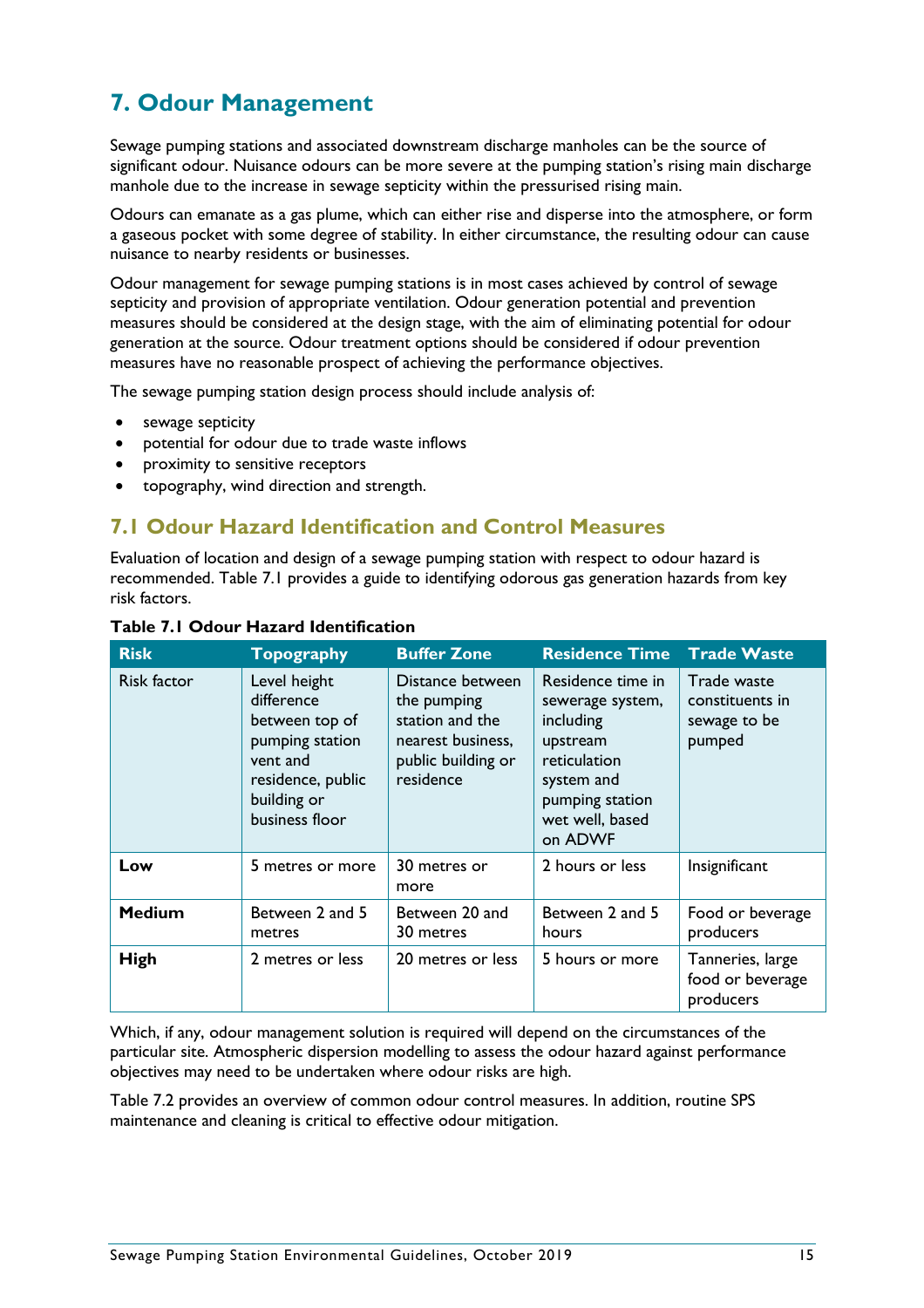#### **Odour Hazard Control Measure Common Applications Low** Natural stack ventilation induct/educt system and plume dispersion to atmosphere Forced stack ventilation and plume dispersion to atmosphere Sewage pumping stations without extended network retention times or high trade waste high flows, discharge manholes **Medium** Ventilation stack with odour filter treatment (including carbon filters) Biological filter treatment bed Sewage pumping stations and rising main discharge manholes with increased odour risk **High** Odour scrubber system Chemical dosing system Larger sewage pumping stations, high risk of septicity, problematic trade waste contributions

## **Table7.2 Odour Control Measures**

## <span id="page-15-0"></span>**7.2 Performance Objective**

The *Environment Protection Policy (Air Quality) 2004* (Air Quality EPP) provides odour criteria for the predicted maximum ground level concentrations of odour emissions which are not to be exceeded at or beyond the boundary of the activity.

Pollution control measures necessary to prevent environmental harm from odour and other pollutants emitted by sewage pump stations must be appropriate and adequate to ensure compliance with the relevant provisions of the Air Quality EPP.

## <span id="page-15-1"></span>**8. Noise Management**

Sewage pumping stations can be the source of significant noise. Noise can emanate from motors, pumps and ventilation fans.

External factors such as wind direction, topography, ambient noise and proximity to nearby buildings, and internal factors such as station location (eg above or below ground, siting on a parcel of land), building material and building sealing can alter the impact of noise.

## <span id="page-15-2"></span>**8.1 Technical Considerations**

There are four basic considerations for noise management:

- Minimisation of sound energy generation
- Minimisation of objectionable sound characteristics
- Reduction of sound energy using attenuation measures such as sound absorption
- Deflection of sound energy away from sensitive receiving sites

All four aspects should receive explicit consideration in the SPS design and siting process:

- Design specifications for pumps, motors and other equipment should aim for minimum sound levels
- Vibrations of equipment can lead to unacceptable sound emissions. Design of suitable supports for pumps and associated connections should be investigated in the original design
- Any equipment which may produce tonal sound should be carefully scrutinised to ensure the design minimises tonal components
- SPSs should be placed underground where possible
- Sound absorption can be ineffective if the installation is not designed correctly. Retrospective installations of sound attenuation barriers are difficult and should be avoided

In addition, regular maintenance and prompt attention to any noise emitting parts will help avoid nuisance noise.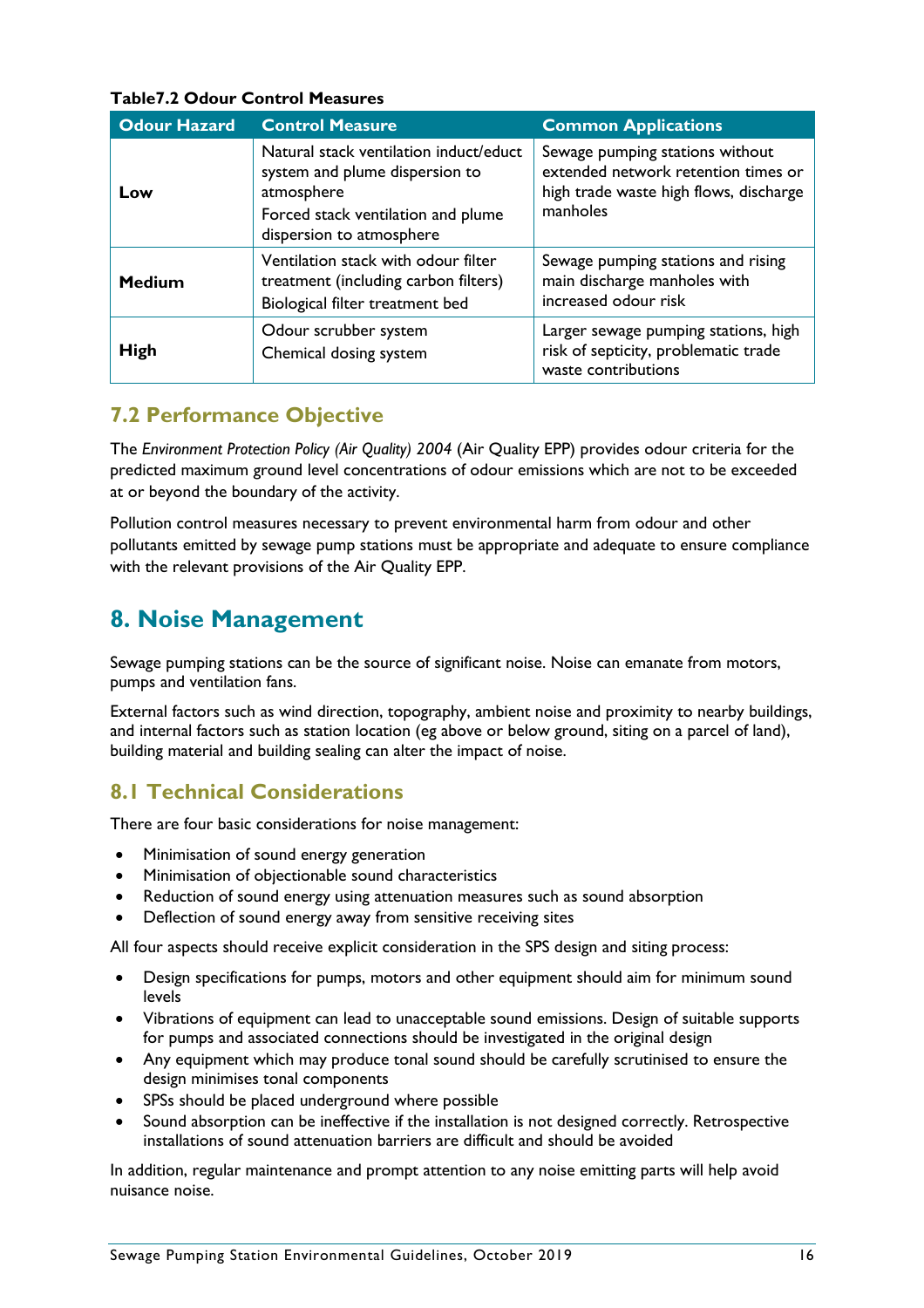## <span id="page-16-0"></span>**8.2 Performance Objective**

There are no current sound level criteria set under the *Environment Protection Policy (Noise) 2009* or *Environmental Management and Pollution Control (Miscellaneous Noise) Regulations 2016* specifically for sewage pumping stations. It should be noted that although sound level criteria can be set under regulations, regulatory actions can still be taken if a person is aggrieved by nuisance noise.

# <span id="page-16-1"></span>**9. References**

ANZG 2018, *Australian and New Zealand Guidelines for Fresh and Marine Water Quality* [\(http://www.waterquality.gov.au/anz-guidelines/\)](http://www.waterquality.gov.au/anz-guidelines/), previously ANZECC & ARMCANZ (2000), *Australian and New Zealand Guidelines for Fresh and Marine Water Quality*, Volume 2, Aquatic Ecosystems/ Volume 3, Primary Industries

*ASQAP Operations Manual 2019*, Australian Shellfish Quality Assurance Program ( [http://safefish.com.au/reports/manuals-and-guidelines/the-australian-shellfish-quality-assurance](http://safefish.com.au/reports/manuals-and-guidelines/the-australian-shellfish-quality-assurance-program-manual)[program-manual](http://safefish.com.au/reports/manuals-and-guidelines/the-australian-shellfish-quality-assurance-program-manual) )

AS/NZS ISO 31000:2009 *Risk Management – Principles and Guidelines*

DHHS 2007, *Recreational Water Quality Guidelines 2007*, Department of Health and Human Services, Hobart

NHMRC 2008, *Guidelines for Managing Risks in Recreational Water*, National Health and Medical Research Council

NWQMS 2018, Australian Government 2018, *Charter: National Water Quality Management Strategy*, Department of Agriculture and Water Resources, Canberra,

NWQMS 2004, *National Water Quality Management Strategy Guidelines for Sewerage Systems Overflows*, Natural Resource Management Ministerial Council

Sewage Spill Notification Guidelines 2017, EPA Tasmania [\(https://epa.tas.gov.au/regulation/wastewater/useful-resources-for-wastewater-managers/reporting](https://epa.tas.gov.au/regulation/wastewater/useful-resources-for-wastewater-managers/reporting-sewage-spills-and-other-incidents)[sewage-spills-and-other-incidents\)](https://epa.tas.gov.au/regulation/wastewater/useful-resources-for-wastewater-managers/reporting-sewage-spills-and-other-incidents)

*Tasmanian Noise Measurement Procedures Manual* [\(http://epa.tas.gov.au/epa/noise/noise-publications\)](http://epa.tas.gov.au/epa/noise/noise-publications)

WSA 02–2014, *Gravity Sewerage Code of Australia*, Water Services Association of Australia

WSA 04–2005, *Sewage Pumping Station Code of Australia*, Water Services Association of Australia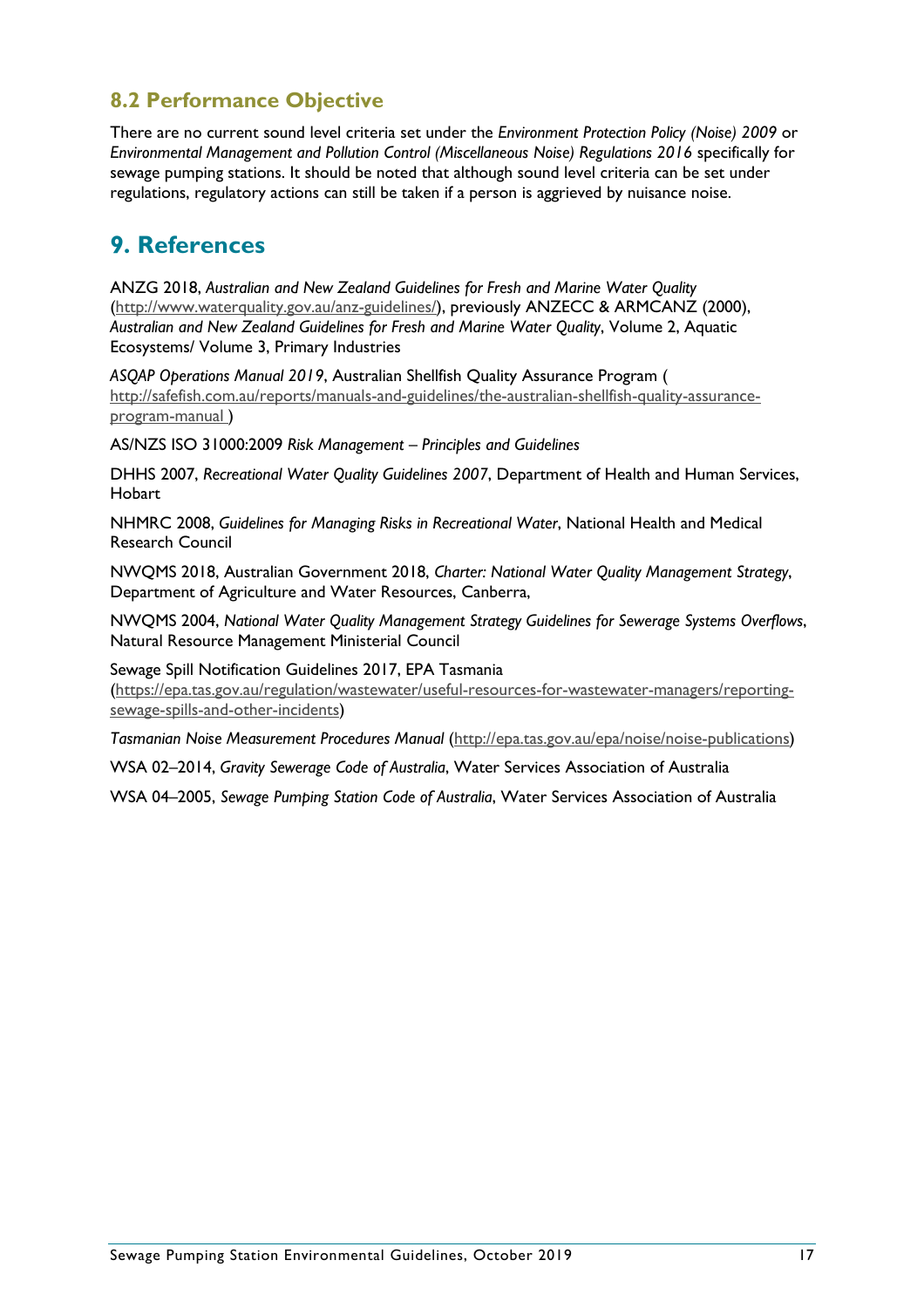# <span id="page-17-0"></span>**Appendix A: Statutory and Approvals Framework**

## <span id="page-17-1"></span>**Environmental Legislation**

The *Environmental Management and Pollution Control Act 1994 (EMPCA)* is the primary environment protection and pollution control legislation in Tasmania with a focus on prevention, reduction and remediation of environmental harm, particularly from pollution and waste. Under EMPCA responsibility for regulation of activities is split between the EPA and Local Government:

**Level 1:** an activity which may cause environmental harm and in respect of which a permit under the *Land Use Planning and Approvals Act 1993 (LUPAA)* is required but does not include a Level 2 activity or a Level 3 activity. Local Government is the regulatory authority for Level 1 activities.

Section 56I of the *Water and Sewerage Industry Act 2008*, in conjunction with Section 11 of the *Water and Sewerage Industry (General) Regulations 2019* exempts works by a regulated entity, such as TasWater, on a pump station associated with the distribution or removal of water or sewage, from the requirements of *LUPAA*.

Sewage pumping station developments undertaken by TasWater are therefore not level 1 activities, but are classified as environmentally relevant activities under EMPCA.

Sewage pumping station developments by proponents other than TasWater are classed as "Utilities" under Tasmania's Interim Planning Schemes (as per September 2019) and hence are a level 1 activity. Development application and permit requirements for level 1 sewage pumping stations need to be confirmed with the relevant local Council.

**Level 2:** an activity which meets or exceeds the thresholds defined in Schedule 2, *EMPCA*.

**Level 3:** an activity which is a project of State significance under the *State Policies and Projects Act 1993*.

The EPA is the regulatory authority for Level 2 and 3 Activities.

The EPA or Local Government may in some cases choose to regulate a sewage pumping station by issuing an Environment Protection Notice under Section 44 of EMPCA.

## <span id="page-17-2"></span>**Other Relevant Legislation**

The *Public Health Act 1997* is the Tasmanian legislation in place to protect human health and reduce the incidence of preventable illness.

The *Building Act 2016* provides the legislative framework for building, plumbing and demolition work in Tasmania from 1 January 2017. Plumbing infrastructure as part of a sewage pumping station not proposed or owned by TasWater generally requires a plumbing permit under the *Building Act 2016*. Local Councils are the permit authority for building, plumbing and demolition work.

## <span id="page-17-3"></span>**Combined System**

The only designated combined sewerage and stormwater system in Tasmania is located in central Launceston and operated by TasWater. New schemes are not permitted. Within the declared combined system area in Launceston, additional requirements for plumbing works apply. Further information is available on the website of the building regulator (Consumer, Building and Occupational Services [www.cbos.tas.gov.au](http://www.cbos.tas.gov.au/) ), or on request from Launceston City Council.

Contemporary plumbing rules require that all new plumbing works are undertaken so that sewage and stormwater are separated.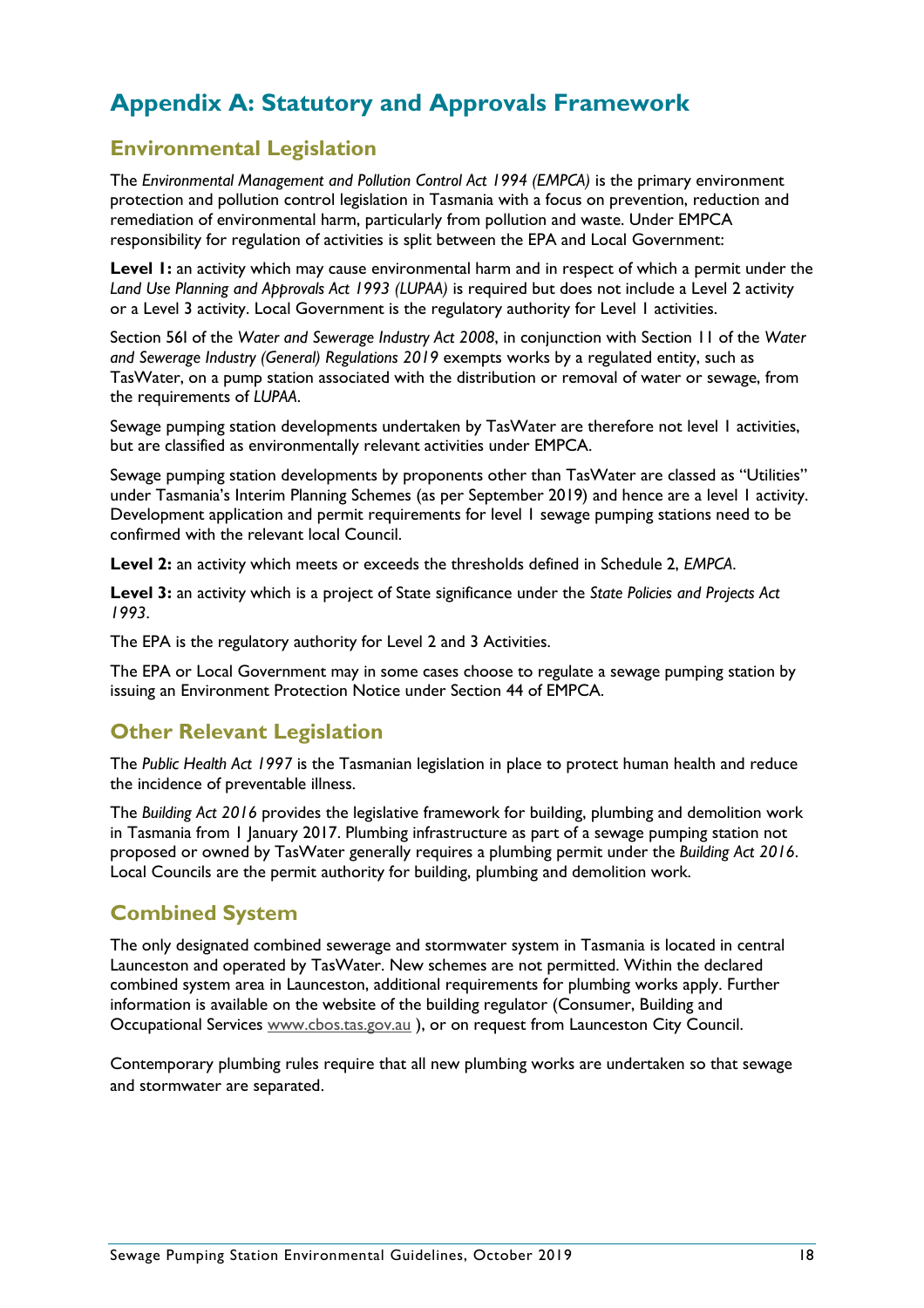# <span id="page-18-0"></span>**Appendix B: Information Requirements for Significant SPS Developments**

For proposed developments of significant sewage pumping stations, the information to be provided to the EPA should follow the general format of a Notice of Intent. Guidance for the preparation of a Notice of Intent is provided on the EPA website [www.epa.tas.gov.au.](http://www.epa.tas.gov.au/)

In particular, the following should be addressed

- Identification of design criteria to demonstrate consistency with these Guidelines and relevant best practice codes and standards or other criteria, including:
	- o Derivation of pumping station location sensitivity
	- o Retention time
	- o Dry and wet weather overflow performance objectives
	- $\circ$  Variations from the recommended minimum overflow controls listed in Table 6.4 of these **Guidelines**
	- o Identification of sensitive receptors for odour and noise and minimum required separation distances to sensitive receptors.
	- o Odour risk identification
	- o Odour performance objective
- Design planning horizon, design flow rates, dimensions and location of the pump well, emergency storage and associated ancillary facilities.
- Alarm systems, contingency provisions and proposed monitoring equipment in relation to overall station function and sewage overflows.
- Identification of the overflow point, analysis of potential environmental and health risks associated with overflow events. Mitigation and management measures in relation to identified risks.
- Discussion of odour potential, proposed mitigation measures and design process, taking into account potential for intake into future neighbouring buildings. Description of any modelling process and results, stack height and equipment sizing.
- Discussion of the robustness and flexibility of potential odour and noise control measures (if nuisance odour or noise occurs, how amendable to modification and adjustment would any installed control measures be?)

Proponents of an SPS development that may qualify for referral under EMPCA section 27(2) should allow sufficient time for the Director's determination in their planning. Once sufficient information has been provided, a determination is generally made within 14 days.